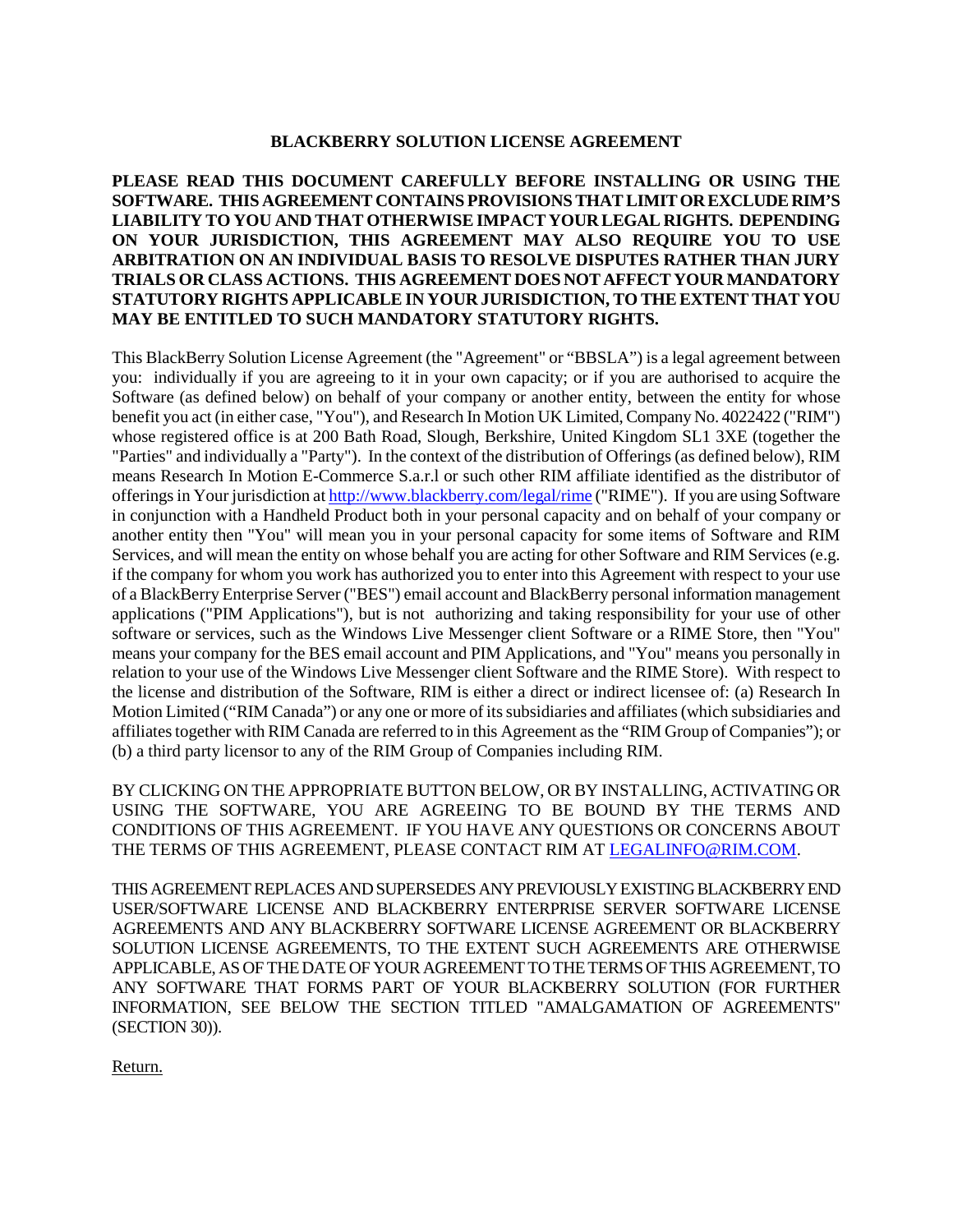IF, PRIOR TO THE FIRST INSTANCE IN WHICH YOU INSTALL, ACTIVATE OR USE THE FIRST ITEM OF SOFTWARE LICENSED UNDER THIS AGREEMENT, YOU DECIDE YOU ARE UNWILLING TO AGREE TO THE TERMS OF THIS AGREEMENT, YOU HAVE NO RIGHT TO USE ANY SOFTWARE AND YOU SHOULD: (A) PROMPTLY RETURN THE SOFTWARE TO RIM, DELETE IT, OR DISABLE IT; (B) IF YOU HAVE PURCHASED A RIM PRODUCT ON WHICH THE SOFTWARE IS PRE-INSTALLED BY OR ON BEHALF OF RIM, PROMPTLY RETURN THE RIM PRODUCT AND THE ACCOMPANYING SOFTWARE AND ITEMS (INCLUDING DOCUMENTATION AND PACKAGING) TO RIM OR THE RIM AUTHORISED DISTRIBUTOR FROM WHOM YOU OBTAINED THE RIM PRODUCT AND ACCOMPANYING SOFTWARE AND ITEMS; OR (C) IF YOU HAVE PURCHASED A THIRD PARTY HANDHELD PRODUCT ON WHICH THE SOFTWARE IS PRE-INSTALLED BY OR ON BEHALF OF RIM, PROMPTLY ARRANGE FOR THE DISABLEMENT OF THE SOFTWARE WITH RIM OR THE RIM AUTHORISED DISTRIBUTOR FROM WHOM YOU OBTAINED THE THIRD PARTY HANDHELD PRODUCT AND ACCOMPANYING SOFTWARE AND ITEMS. If, in the circumstances set out above, You have paid for the Software, and/or for the RIM Product that You acquired with such Software and are unable to use the RIM Product without that Software, and You provide RIM or the authorised distributor from whom You acquired the Software for the RIM Products with Your proof of purchase within thirty (30) days from the date You acquired the Software, RIM or the authorised distributor will refund the fees (if any) to You which You have paid for these items. To get a refund for Software on Third Party Handheld Products (note however that the Software is provided at no charge on some Third Party Handheld Product(s) and hence there may be nothing to refund) please contact Your authorised distributor of the Software for that Third Party Handheld Product. If, in the circumstances set out above, You are unable to obtain a refund for the Software from an authorised distributor please contact RIM at legalinfo@rim.com.

1. Definitions. Unless the context requires otherwise, the following terms have the meanings set out below (and where the context so admits, the singular shall include the plural, and vice versa).

"Airtime Service" means wide-area wireless network services, other network services (including wireless local area network, satellite and Internet services) and any other services provided by your Airtime Service Provider(s) for use in conjunction with Your BlackBerry Solution.

"Airtime Service Provider" means an entity that provides Airtime Services.

"Authorised Users" means any of the following to whom You give permission to use the Software as part of Your BlackBerry Solution: (a) any of Your employees, consultants or independent contractors; (b) any friend or family member, or any person that resides in Your premises; and (c) any other person who RIM authorises in writing. Notwithstanding the foregoing, this Agreement does not convey the automatic right to have Your BlackBerry Server Software hosted by a third party.If You wish to do so, please contact RIM at: legalinfo@rim.com.

"BlackBerry Handheld Product", also known as "BlackBerry Device", means a device manufactured by or on behalf of RIM, including any such smartphone, smart card reader, tablet or BlackBerry Presenter and any other device expressly identified by RIM at http://www.blackberry.com/legal/blackberrydevices\_for\_bbsla as a BlackBerry Handheld Product.

"BlackBerry Handheld Software" means RIM proprietary software (comprised of RIM proprietary: software, firmware, interfaces and Content, whether or not technically considered software code; and Third Party Components), or any portion thereof, designed for use on a Handheld Product that is: (a) loaded on Handheld Products as originally shipped by RIM; or (b) transmitted, distributed or otherwise made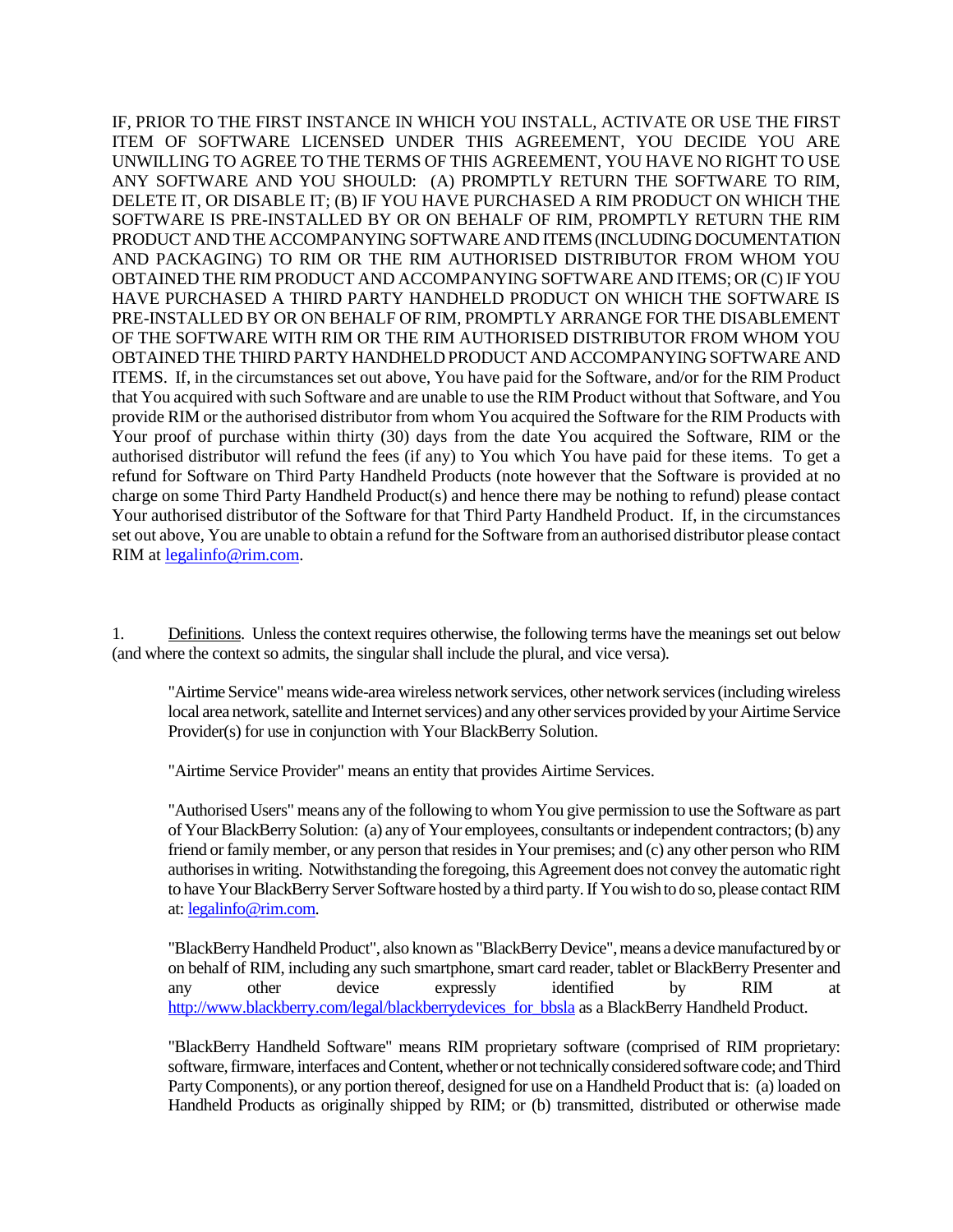available to You by or on behalf of RIM from time-to-time for use on Your Handheld Product either directly or through a RIME Store. Examples of BlackBerry Handheld Software include the RIM proprietary operating system software and RIM proprietary applications pre-installed on a BlackBerry Handheld Product or made available through a RIME Store, and any RIM proprietary software product transmitted, distributed or otherwise made available by or on behalf of RIM from time to time specifically for use on Third Party Handheld Products.

"BlackBerry Payment Service" is the RIM proprietary payment infrastructure which enables the purchase of In-App Products and other digital products and services through a RIME Store.

"BlackBerry PC Software" means RIM proprietary software (comprised of RIM proprietary software, interfaces and Content, whether or not technically considered software code; and Third Party Components), or any portion thereof, designed for use as part of a BlackBerry Solution and for only a single end user to use and access on a personal computer at any one time. An example of BlackBerry PC Software is "BlackBerry Desktop Software", which can be used to provision and maintain synchronization between Your Handheld Product and Your personal computer and provides other desktop management functionality.

"BlackBerry Prosumer Services" are RIM Services designed and offered by RIM to provide RIM customers with certain functionality provided by BlackBerry Server Software without RIM customers having to acquire such server software. An example of BlackBerry Prosumer Services is RIM's "BlackBerry Internet Service", which enables subscribers to: (a) integrate certain ISP or other third party email accounts for push based delivery to Your Handheld Product; (b) create a device based email address for Your Handheld Product; and (c) access to certain Internet content and services. All or some of BlackBerry Prosumer Services may not be supported by Your Airtime Service Provider. Please check with Your Airtime Service Provider for availability.

"BlackBerry Server Software" means RIM proprietary server software (comprised of RIM proprietary: software, interfaces and Content, that may or may not technically be considered software code, including the server routing protocol identifier (SRP ID), SRP authentication key and any other identifier that RIM provides for use with a specific copy of server software; and Third Party Components), or a portion thereof, a single copy of which is designed to be installed on a computer and accessed by multiple Handheld Products or personal computers, as applicable, at any one time. Examples of BlackBerry Server Software include the "BlackBerry Enterprise Server" product, which is designed to integrate with and provide a link between certain corporate application servers (such as email servers) and the Handheld Products provisioned to operate with "BlackBerry Enterprise Server" software, and the "BlackBerry Mobile Voice System" software, which is designed to make office phone features available to Handheld Products.

"BlackBerry Solution" means the Software, and at least one of the following additional items for use in conjunction with the Software: RIM Product, BlackBerry Server Software, BlackBerry Handheld Software, BlackBerry PC Software and/or RIM Service(s); along with the applicable Documentation.

"Content" means any data, text, music, sound, ringtone, photograph, graphic, video, message, tag, or other digital material or other digital information.

"Documentation" means the applicable installation guide and other standard end user documentation, including, any codes of conduct, guidelines, or usage rules prepared and supplied by RIM for the specific type and version of Software, RIM Product or RIM Service, including any safety instructions. End user and administrator Documentation is also available via http://docs.blackberry.comor by contacting RIM at legalinfo@rim.com. For certainty, Documentation does not include any installation guide or end-user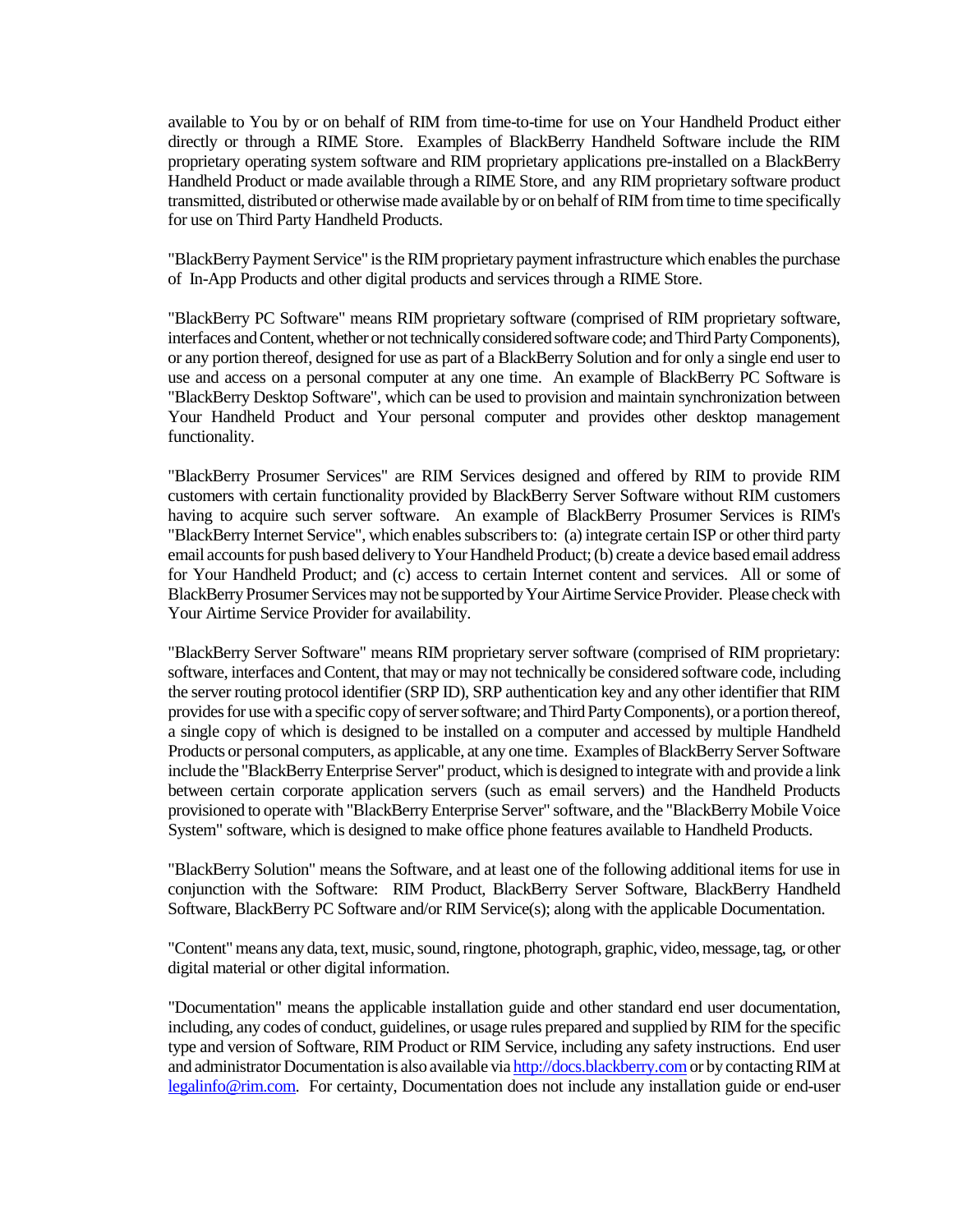documentation that is prepared by any person other than by RIM or any modifications made to documentation made by any person other than RIM.

"Handheld Product" means: (a) a BlackBerry Handheld Product; or (b) a Third Party Handheld Product.

"In-App Products" means digital products or services that are sold to You using the BlackBerry Payment Service through copies of Software or Third Party Software that You acquire through a RIME Store.

"Kiosk" means a department in a RIME Store.

"Merchant of Record" or "MoR" means the entity that is responsible for processing purchases as identified at the time of purchase, which may differ by payment type, jurisdiction and Kiosk.

"My World" means a repository that enables You to uninstall and reinstall on Your Handheld Product certain Software and Third Party Items You acquire through a RIME Store*.*

"Offerings" means In-App Products, and any item or service made available through a RIME Store including, any RIM Product, Software, RIM Service, Third Party Item or Third Party Service made so available.

"Offering Vendors" means the individuals and entities that submit Offerings for distribution through a RIME Store.

"Paid RIM Services" means RIM Services for which You or Your Authorized Users must register and pay a fee to RIM in order to receive.

"RIM Peripherals" means RIM-branded accessories or other items, including microSD cards or other expandable memory and headsets designed to work in conjunction with a RIM Product.

"RIM Product" means any of the BlackBerry Handheld Products and any RIM Peripherals exclusive of any Software.

"RIM Service(s)" means any service expressly identified as a service made available to You by or on behalf of RIM or a RIM affiliate, including such services identified by RIM at http://www.blackberry.com/legal/rimservices as a RIM Service; but the fact that RIM co-brands a Third Party Service does not in and of itself make it a RIM Service.

"RIME Store" means a RIME or RIME affiliate proprietary digital storefront, other than the "BlackBerry Enterprise Store", through which Offering Vendors submit Offerings for distribution to end users; but for clarity "RIME Store" does not include the digital storefront at www. shopblackberry.com operated by Global Solutions, Inc.

"RIME Store Offering" means an Offering made available through a RIME Store.

"Service Providers" has the meaning set out in Section 9(e).

"Software" means any of the BlackBerry Handheld Software, BlackBerry PC Software or BlackBerry Server Software provided to You under this Agreement, in whatever form, medium or manner provided or subsequently installed or used. The term "Software" shall not include any Third Party Software or Third Party Items, whether or not the Third Party Software or Third Party Item is distributed by RIM or on behalf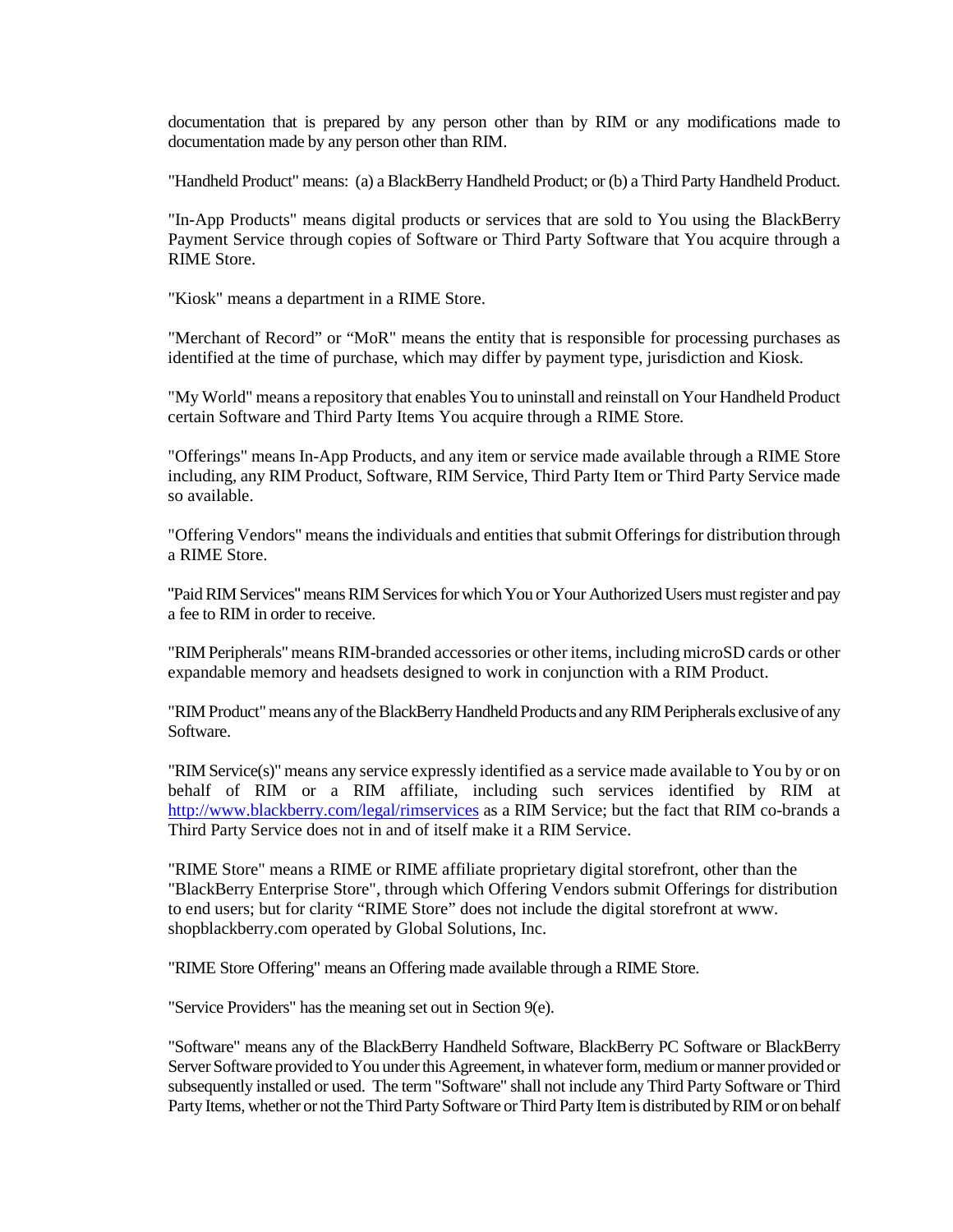of RIM, or through a RIME Store or any other channel using the BlackBerry Payment Service, or the Third Party Software or Third Party Item accompanies, is provided with, or operates in conjunction with, the Software and/or any other portion of Your BlackBerry Solution or Third Party Handheld Product.

"Third Party Components" means software and interfaces, licensed by RIM from a third party for incorporation into a RIM software product, or for incorporation into firmware in the case of RIM hardware products, and distributed as an integral part of that RIM product under a RIM brand, but shall not include Third Party Software.

"Third Party Content" means Content proprietary to a third party.

"Third Party Handheld Product" means any device including a portable device such as a smartphone or tablet, other than a BlackBerry Device, on which BlackBerry Handheld Software or any portion thereof, has been designed and authorized by RIM to operate (including, where the BlackBerry Handheld Software is intended to access the RIM infrastructure, RIM entering into an agreement with Your Airtime Service Provider authorizing that third party device to access the RIM infrastructure).

"Third Party Items" means Third Party Content and Third Party Products.

"Third Party Hardware" means Handheld Products, computer, equipment, peripherals and any other hardware product that is not a RIM Product.

"Third Party Products" means Third Party Hardware and Third Party Software and any other commercial products that are not RIM Products.

"Third Party Services" means services provided by a third party, including Airtime Services, services provided by a third party MoR or payment processor, and any website that is not operated by RIM.

"Third Party Software" means standalone software applications proprietary to a third party that are provided or otherwise made available with, on or through RIM Products, Software or RIM Services, such as a RIME Store.

"Your BlackBerry Solution" means the Software, and at least one of the following additional items which You obtain, install, provision, or otherwise authorise and accept responsibility for the use of, in conjunction with the Software, as applicable in Your circumstances: RIM Product, BlackBerry Server Software, BlackBerry Handheld Software, BlackBerry PC Software and/or RIMService(s); along with the applicable Documentation. Third Party Items and Third Party Services are not part of your BlackBerry Solution.

"Your Content" means any Content You or Your Authorized Users submit or otherwise make available to a RIM Service or Third Party Service.

2. Software and Documentation License. The Software is licensed and not sold under this Agreement. Your license to use the Software is conditional upon payment of the applicable license fees, if any. Subject to the terms and conditions herein, this Agreement grants You a personal, revocable, non-exclusive, non-transferable license that permits You and Your Authorised Users, collectively:

- (a) if the Software is BlackBerry Server Software:
	- (i) to install and use up to the number of copies (including virtual copies) of the Software for which license fees have been paid to RIM or RIM's authorised distributor (and if no fees for the Software are payable to RIM or RIM's authorised distributor, then to install and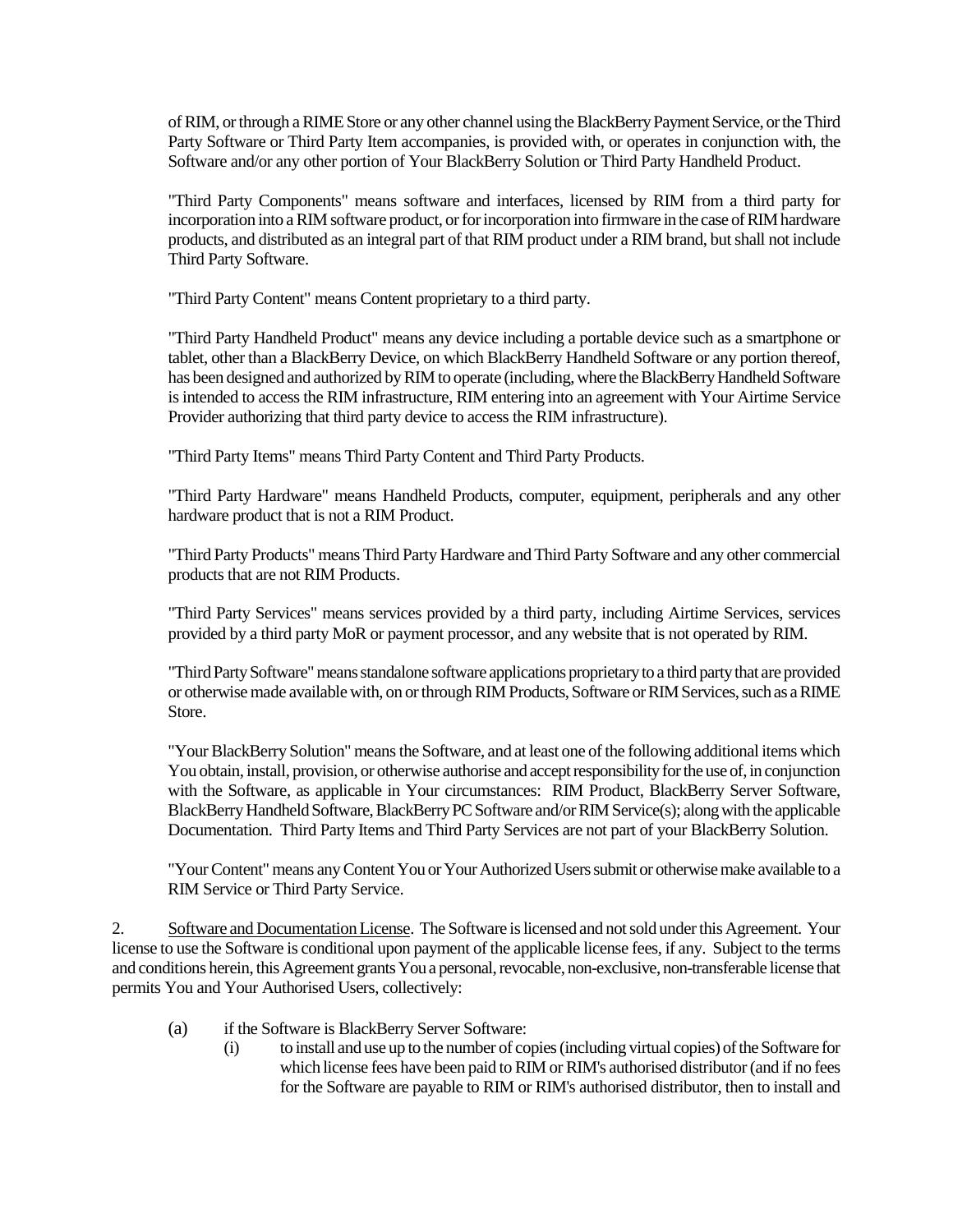use up to the number of copies otherwise authorised in writing by RIM or its authorised distributor); and

- (ii) to enable up to the number of Handheld Products or personal computers, as applicable, for which fees have been paid to RIM or RIM's authorised distributor (e.g. number of client access licenses ("CALs") purchased for BlackBerry Enterprise Software) to access the Software (and if no fees are payable to RIM or RIM's authorised distributor to enable Handheld Products to access the Software, then to enable up to the number of Handheld Products or personal computers otherwise authorised in writing by RIM or its authorised distributor); and
- (b) if the Software is BlackBerry Handheld Software or BlackBerry PC Software and:
	- (i) is pre-installed on hardware, then, to use the single copy of that Software installed on the hardware; or
	- (ii) is not pre-installed on hardware, then, to install and use the Software on the number of units of the applicable hardware corresponding to the license fees for the Software paid to RIM or RIM's authorised distributor (and if no fees are payable to RIM or RIM's authorised distributor for the Software, then to install and use up to the number of copies otherwise authorised in writing by RIM or its authorised distributor).

If You are acquiring the Software (and any associated CALs) on a subscription basis or as part of a free trial, then the license rights set out above apply only for the time period for which you have paid the requisite subscription fees or for the time period authorised by RIM or its authorised distributor, as the case may be.

In all cases, the license(s) granted under this Agreement, permit You and Your Authorised Users to use or allow the use of the Software or to access the RIM Services only for Your own internal or personal purposes and only as part of Your BlackBerry Solution. If an Authorised User also wishes to use the BlackBerry Handheld Software as part of another BlackBerry Solution (i.e. a BlackBerry Solution comprised in part of RIM proprietary products, software or services which You, or someone acting on Your behalf, have not obtained, installed or provisioned, and You are prepared to permit, but not accept responsibility for, such use; "Other BlackBerry Solution"), then that use is not covered by this license agreement and You must require the Authorised User to enter into a separate license agreement with RIM entitling him or her to use the Software as part of the Other BlackBerry Solution. For example, if You are a corporation and Your employee wishes to use the BlackBerry Handheld Software in conjunction with his or her personal BlackBerry Prosumer Services or the Windows Live Messenger client Software, and You are prepared to permit, but not take responsibility for such use, then that use is not covered by this Agreement with "You" as a corporation and You are not responsible for it, provided that You have confirmed with the Authorised User that he or she has entered into this Agreement in their personal capacity in relation to their use of that Software as part of the Other BlackBerry Solution. Similarly if You have a Hosted BES Access Agreement in place, Your customers must enter into a BBSLA in order to use the BlackBerry Enterprise Server Software as part of their BlackBerry Solution).

Updates and Upgrades. This Agreement and the licenses granted herein, do not imply any rights or entitlement to: (A) future upgrades or updates of the Software or Third Party Software; (B) in the case of BlackBerry Handheld Software on a Handheld Product, the ability to access applications, other than those included in the Software; or (C) acquire any new or modified RIM Services. Notwithstanding the foregoing, the Software may include functionality to automatically check for updates or upgrades to the Software, and You may be required to update Software or Third Party Software in order to continue to access or use certain RIM Services, other new Software or Third Party Items or Third Party Services or portions thereof. Unless You, or a third party with whom You have an agreement to provide Your BlackBerry Solution or portions thereof to You, configures Your BlackBerry Solution to preclude the transmission or use of upgrades or updates to the Software, Third Party Software or RIM Services, You hereby agree that RIM may (but is not obligated to) make such updates or upgrades available to You from time-to-time.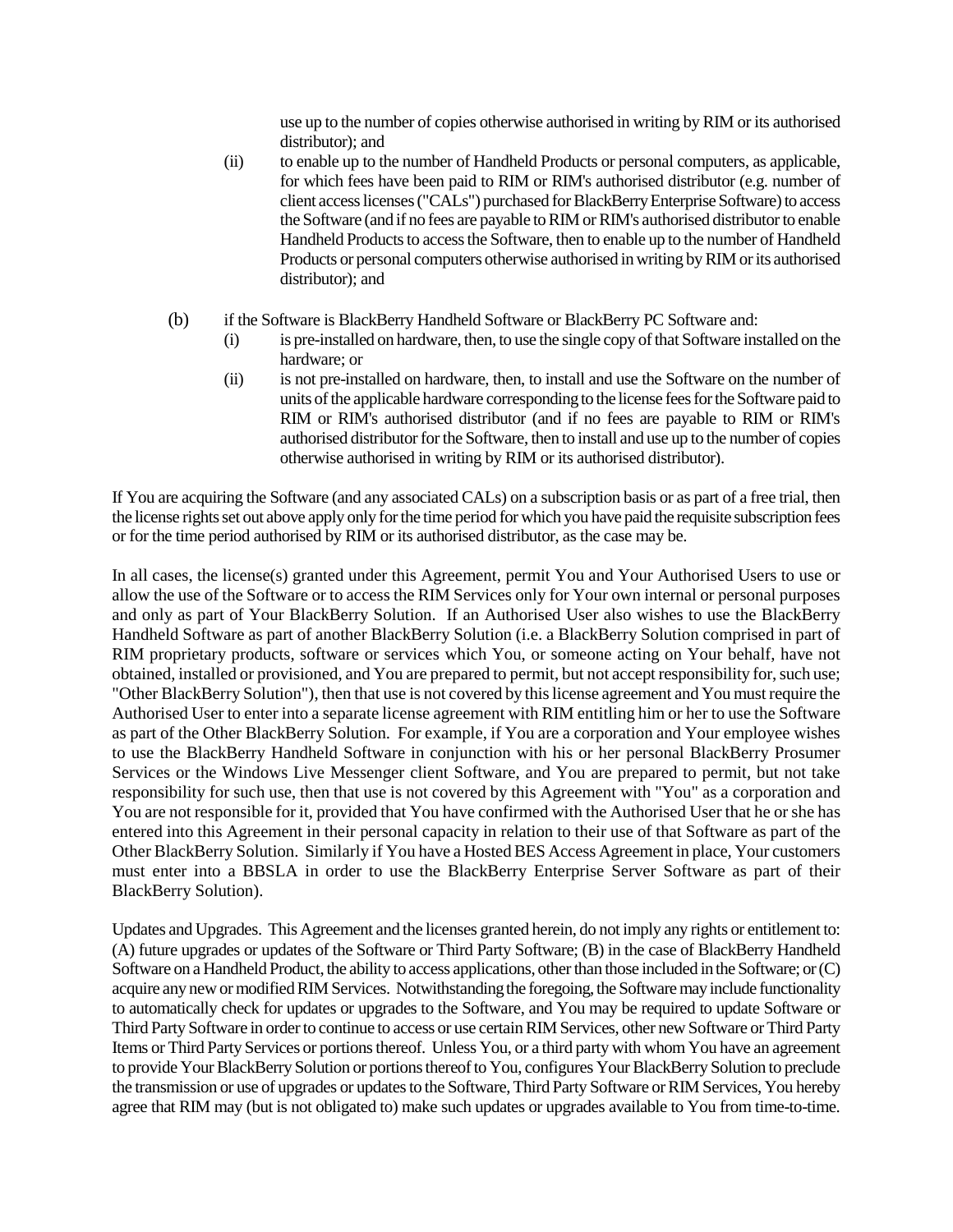Any updates or upgrades provided to You by RIM under this Agreement shall be considered BlackBerry Handheld Software, BlackBerry PC Software, BlackBerry Server Software, RIM Services or Third Party Software, as the case may be.

Beta Products. If the Software , or any Service accessed through the Software, is identified as pre-commercial, evaluation, "alpha" or "beta" software ("Beta Software" and "Beta Service" respectively), the license rights set out above with respect to Your use of such Beta Software or access to the Beta Services apply only for the time period authorised by RIM ("Test Period") and solely to the extent necessary to enable You, and Your Authorised Users (there are no Authorised Users for Beta Software or Beta Services if You are an individual) to test and provide Feedback to RIM regarding the Beta Software and Beta Services, and any RIM Product provided by RIM for use with the Beta Software ("Beta Hardware", and together with Beta Software and Beta Services, "Beta Products"); and if Beta Software or other Beta Products are provided as part of a RIM developer program, to develop software applications for use solely with the applicable Software, or commercial versions of the Beta Software or other Beta Products, if and when they are commercially released by RIM. Such license will automatically terminate upon the expiration of the Test Period, which period may be extended or terminated by RIM at any time, in its sole discretion, but, unless You are in breach of this Agreement, RIM will, if feasible, use commercially reasonable efforts to provide You with prior notice of any change to the duration of the Test Period. Notwithstanding the Test Period, You acknowledge and agree that RIM may include technical measures in the Beta Products that render them inoperable after a specified period of time and You agree that You will not circumvent such technical measures, nor attempt to do so. In consideration of the grant of license to the Beta Products, You agree that You will provide RIM with Feedback on Beta Products as RIM reasonably requests, including ongoing feedback regarding bugs and faults experienced during the Test Period, without any compensation or reimbursement of any kind from RIM, and that the Section below entitled "Feedback" will apply to such Feedback. RIM may specifically request that You complete a survey related to a specific Beta Product and You agree to complete any such surveys.

Reproduction Rights. You may not distribute or modify the Software, or any Content made available to You as part of a RIM Service, in whole or in part. Except to the extent that RIM is expressly precluded by law from prohibiting these activities, You may not copy, reproduce or in any other manner duplicate the Software, or any Content made available to You as part of a RIM Service, in whole or in part, except as expressly authorised in this Agreement, in the Documentation for the applicable RIM Service, or in a separate written agreement between You and RIM or a RIM affiliate. For the purposes of this provision, "copy" or "reproduce" shall not include copying of statements and instructions of the Software that naturally occurs during normal program execution when used in accordance with and for the purposes described in the Documentation or in the course of making unmodified regular back-ups of the Software or of the computer or system on which the Software is installed, in accordance with industry standard business practices. You may not copy any Documentation or portion thereof other than for Your own personal or internal use and for use in conjunction with Your use of Your BlackBerry Solution.

3. Rules of Use for BlackBerry Solution. You are responsible for all activities with respect to Your BlackBerry Solution undertaken by You and Your Authorised Users and You will ensure that:

- (a) You and Your Authorised Users only use Your BlackBerry Solution and any portion thereof, in accordance with this Agreement, all applicable laws and regulations, and the applicable Documentation for Your BlackBerry Solution or portion thereof;
- (b) You have the right and authority to enter into this Agreement, either on Your own behalf or on behalf of a company or other entity, or minor, and You are over the age of majority;
- (c) Any information that is provided to RIM pursuant to this Agreement, including when registering to use any RIM Service, placing an order through a RIME Store, or completing a transaction through the BlackBerry Payment Service, is true, accurate, current and complete, and so long as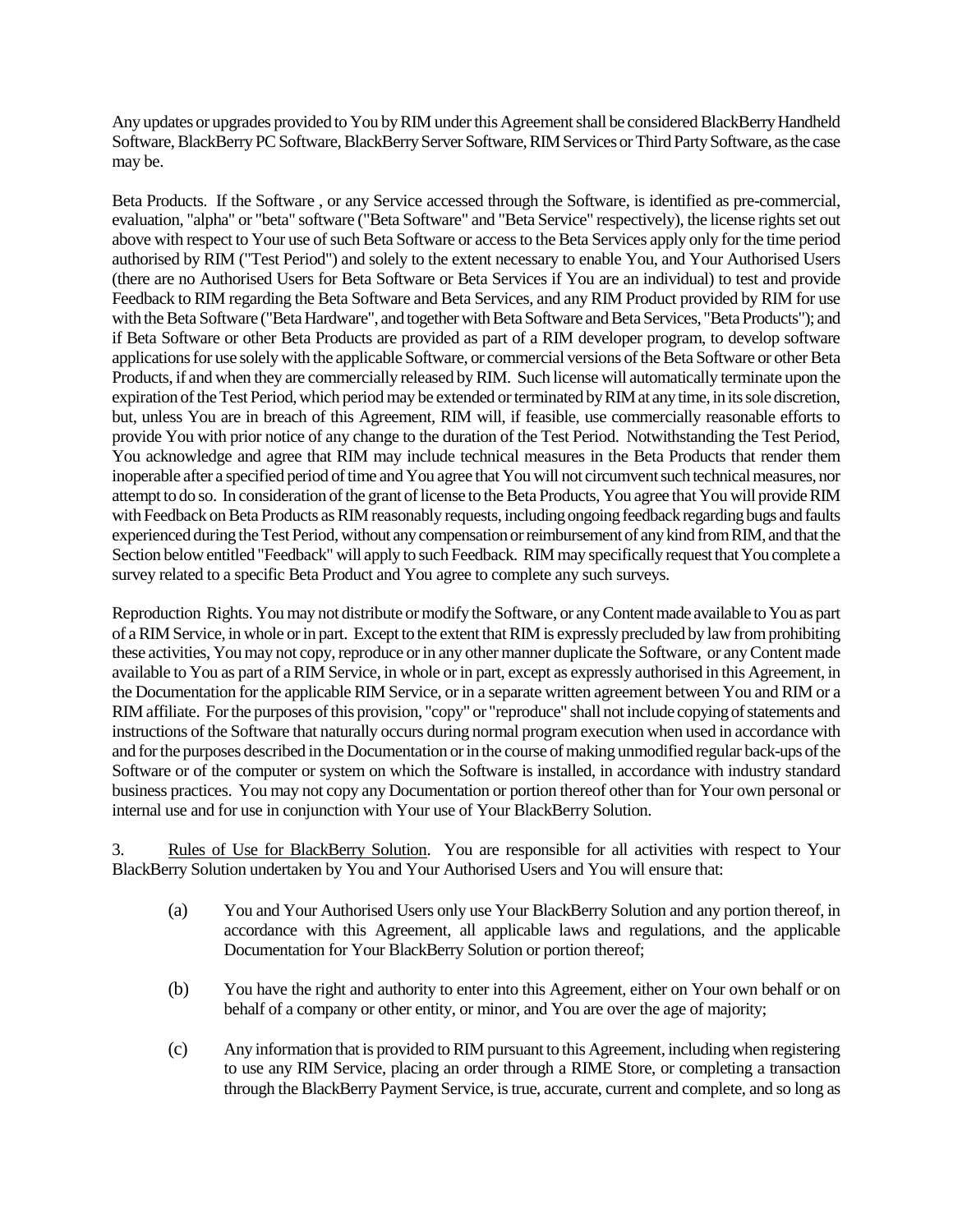You or Your Authorised Users continue to use a RIM Service or maintain an account, You will update such information to keep it true, accurate and complete;

- (d) You and Your Authorised Users do not knowingly, after making such inquiries as a reasonable person in Your or Your Authorised User's position would undertake, use or permit others to use Your BlackBerry Solution or portion thereof in isolation or with any Third Party Item or Third Party Servicesin a manner that in RIM's judgment, acting reasonably, interferes with, degrades or adversely affects any software, hardware, system, network,Content, or service, including any part of Your or any other end user's BlackBerry Solution, used by any person, including RIM or an Airtime Service Provider, or otherwise has a detrimental effect upon RIM, the RIM Group of Companies, an Airtime Service Provider or any of their respective customers or infrastructure or products or services, and You will immediately cease any such activity upon RIM delivering notice of same to You;
- (e) You and Your Authorised Users do not use Your BlackBerry Solution or any part thereof to transmit, publish, post, upload, distribute or disseminate any inappropriate, profane, harassing, abusive, defamatory, libellous, obscene, illegal or deceptive Content.
- (f) You and Your Authorised Users do not use Your BlackBerry Solution, or any part thereof, to commit or attempt to commit a crime or facilitate the commission of any crime or other illegal or tortious acts, including uploading, collecting, storing, posting, transmitting, communicating or otherwise making available any information or material that You do not have a right to collect, store or make available, including under any law or under contract or in violation of any duty, in breach of privacy rights or laws, illegal gambling, or any act that would infringe, violate or misappropriate any intellectual property rights and/or other proprietary rights of any third party (including copying and sharing software or Content for which You and Your Authorised Users do not have the rights to copy and share, or unlawfully circumventing any digital rights management protections);
- (g) You and Your Authorised Users do not use the BlackBerry Solution, or any part thereof, to upload, post, email, transmit, or otherwise make available any software or Content that contains any (i) virus, Trojan horse, worm, backdoor, shutdown mechanism, malicious code, sniffer, bot, drop dead mechanism, or spyware; or (ii) any other software or Content likely or intended to (A) have an adverse impact on the performance of, (B) disable, corrupt, or cause damage to, or (C) cause or facilitate unauthorized access to or deny authorized access to, or cause to be used for any unauthorized or inappropriate purposes, any software, hardware, services, systems, or data ("Malware") (and, if You become aware of the existence of any Malware in or relating to the BlackBerry Solution, You will promptly notify RIM);
- (h) You and Your Authorised Users do not sell, rent, lease, or transfer, or attempt to sell, rent, lease, or transfer, the Software or any Content, or any part thereof, made available to You as part of a RIM Service or Your entitlement to use a RIM Services or any part thereof, (including operating a service bureau or equivalent service using the Software) to any other person, or in the case of preinstalled Software, for use on any other device, without the prior express written permission of RIM;
- (i) You and Your Authorised Users do not attempt to gain unauthorised access to any RIM Services, other accounts, computer systems or networks connected to a RIM Service, through hacking, password mining or any other means, or obtain or attempt to obtain any materials or information made available through a RIM Service through any means not intentionally made available to You by such RIM Service;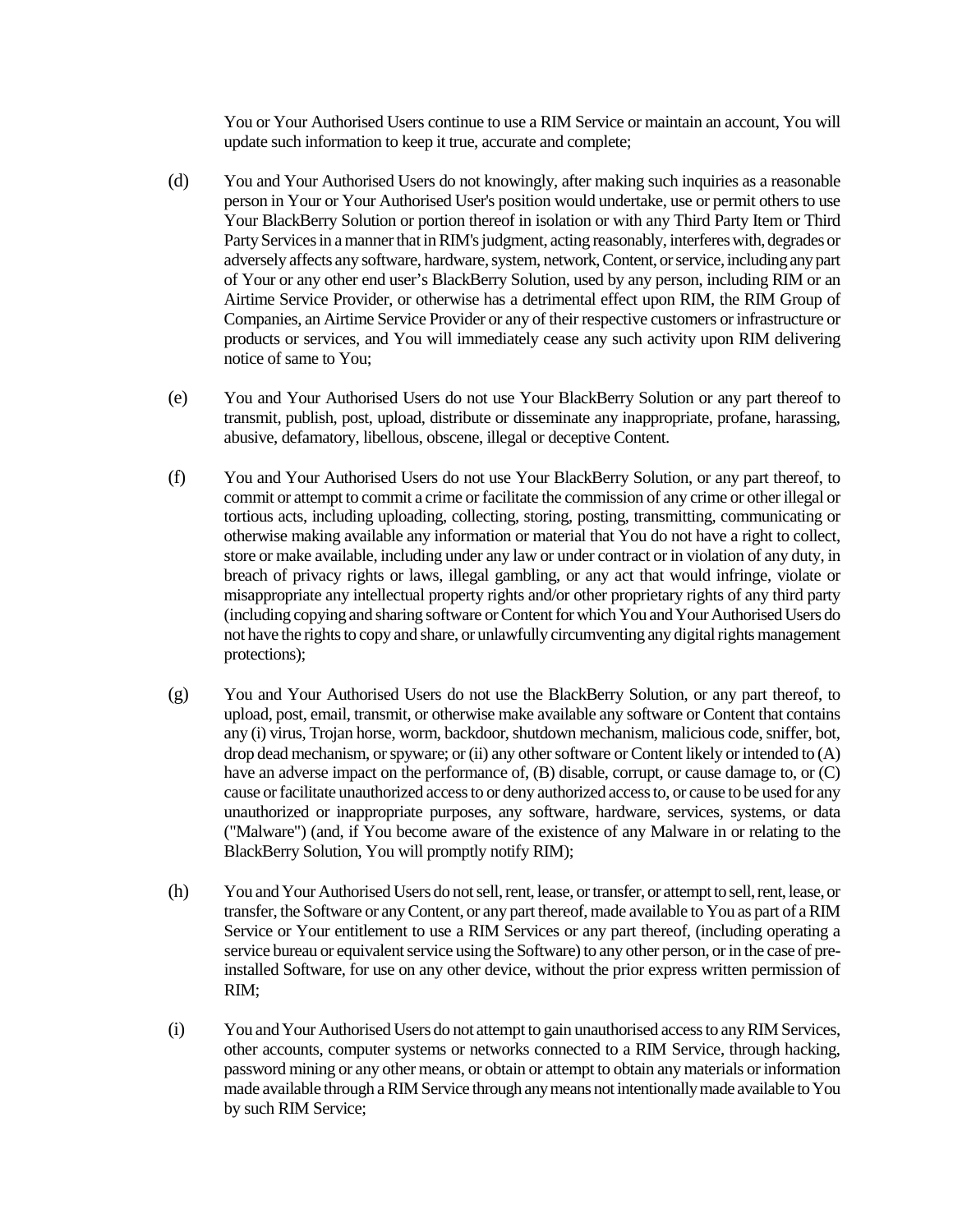- (j) You and Your Authorised Users do not use Your BlackBerry Solution, or any part thereof, to impersonate any person or entity, or falsely state or otherwise misrepresent Your or Your Authorised User's affiliation with a person or entity, or create a false identity to mislead others, including phishing and spoofing;
- (k) You and Your Authorised Users cooperate with RIM and provide information requested by RIM to assist RIM in investigating or determining whether there has been a breach of this Agreement and provide RIM or a RIM appointed independent auditor with access to the premises and computers where the RIM Products, RIM Services or Software are or have been used and any associated records. You hereby authorise RIM to cooperate with: (i) law enforcement authorities in the investigation of suspected criminal violations; (ii) third parties in investigating acts in violation of this Agreement; and (iii) system administrators at Internet service providers, networks or computing facilities in order to enforce this Agreement. Such cooperation may include RIM disclosing Your or Your Authorised Users' username, IP address, or other personal information.

4. Required Third Party Items and Third Party Services. You are responsible for ensuring that the Third Party Items and Third Party Services (including the computer systems, Internet connectivity, wireless networks, desktop cryptography implementations and Airtime Services) with which You choose to operate Your BlackBerry Solution meets RIM's minimum requirements, including the processing speed, memory, client software and the availability of dedicated Internet access required for Your BlackBerry Solution as set out in the Documentation, and that You and Your Authorised Users' use of such Third Party Items and/or Third Party Services with Your BlackBerry Solution is not in violation of any licenses, terms, conditions, laws, rules and/or regulations respecting the use of such Third Party Items and Third Party Services. Airtime Services are generally required to use Your BlackBerry Solution, including, for video chat, email and cellular phone calls. Airtime Service charges may be charged in connection with Your use of Your BlackBerry Solution, and You agree that as between You and RIM, You are responsible for all Airtime Service charges incurred through such use. Your Airtime Service Provider may limit which RIM Services and Third Party Services are made available to You. If You wish to obtain information about which Airtime Service Providers support Your BlackBerry Solution in Your location please contact RIM via legalinfo@rim.com. You may extend your desktop based cryptography implementations (such as S/MIME Version 3.0 (or subsequent) or implementations based on the RFC 2440 standards, such as PGP) to Your BlackBerry Handheld using Software, but RIM does not supply the desktop cryptography implementations which are Third Party Items, and, without limiting the general disclaimers in Section 22, NEITHER RIM NOR ITS AFFILIATES HAVE ANY LIABILITY WHATSOEVER FOR ANY ISSUE ARISING FROM OR RELATING TO YOUR DESKTOP CRYPTOGRAPHY IMPLEMENTATION.

- 5. Additional Terms.
	- (a) You may be required to agree to additional terms and conditions:
		- i. with RIM in relation to Third Party Components (e.g. open source components) and in order to use certain RIM Services or RIM Content or to obtain an update or upgrade to a RIM Product or RIM Service;
		- ii. with a third party to acquire or use a Third Party Item or Third Party Service, including to acquire a third party Offering through a RIME Store or to use a Third Party website;
		- iii. with an MoR to make a purchase through a RIME Store or an In-App Product purchase using the BlackBerry Payment Service; and
		- iv. with an Airtime Service Provider for Airtime Services.
	- (b) You are responsible for complying with any agreement You enter into with a third party and RIM shall not be responsible or liable in any way for any loss or damage of any sort incurred as a result of Your dealings with any such third parties. If You are unsure whether RIM is the source of any Content, item, product or service, please contact RIM at legalinfo@rim.com.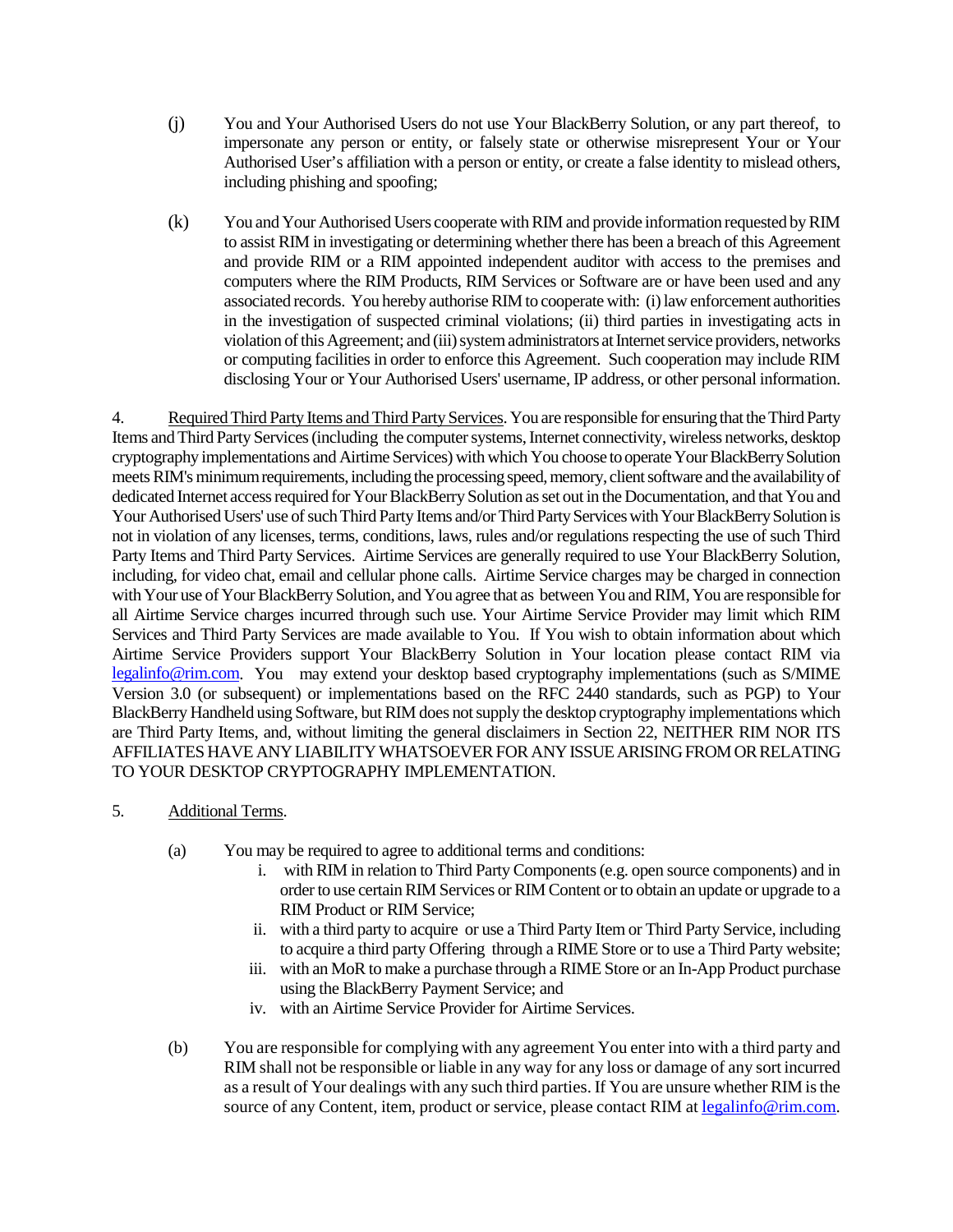If You deal with third parties through the Internet or in association with Third Party Services, take care to ensure You know who You are dealing with, and that You know the terms and conditions associated with those websites and any Third Party Services or Third Party Items You may access or receive, including delivery and payment terms, terms of use, end user license terms, ability to return products, privacy terms, privacy settings, and security features to protect Your private information and to ensure Your personal safety.

- (c) In no event shall such additional terms and conditions between You and any third party be binding on RIM or impose any additional obligations, or obligations inconsistent with the terms and conditions of this Agreement, upon RIM whatsoever, and as between You and RIM, the terms and conditions related to Third Party Items and Third Party Services in this Agreement shall still apply to those items.
- (d) To the extent that any Third Party Component is covered by additional terms and conditions that provide You with rights to use, copy, distribute or modify all or a part of such Third Party Component broader than the rights granted to You under this Agreement for the Software, then, solely to the extent that You can exercise such broader rights without breaching the terms or conditions of this Agreement for the remainder of the Software, You shall obtain the benefit of such broader rights. With respect to Third Party Software or Third Party Services (which include software and Content) made available to You by RIM, except Third Party Software and Third Party Services distributed through a RIME Store (which is addressed in Section 9), if the Third Party Software or Third Party Services is not accompanied by a separate license or terms of service, its use shall be subject to the terms and conditions of this Agreement as though it were Software or RIM Services (as applicable) that forms part of Your BlackBerry Solution; provided that such Third Party Software or Third Party Services is provided to You by RIM "AS IS" and "AS AVAILABLE", with no express or implied conditions, endorsements, guarantees, representations or warranties, and as between You and RIM, the limitations and exclusions of liability, disclaimers and refund provisions set out in this Agreement for Third Party Items and Third Party Services, and not for Software, shall apply. Any Third Party Software shipped on a BlackBerry Handheld is provided to You as a convenience by RIM, and if You wish to obtain the Third Party Software on other terms, You should acquire the Third Party Software directly from its suppliers.

# 6. RIM Services.

- (a) Modification or Discontinuance of RIM Services. You agree that RIM may, without liability to You, modify, suspend, discontinue, remove, place limits on, or disable any RIM Service at any time, temporarily or permanently, with or without notice to You; provided that if RIM permanently discontinues a RIM Service (in which case Your license to use any BlackBerry Handheld Software specifically designed to access that RIM Service shall automatically terminate), and if You have paid for that RIM Service to be available for a specific portion of time and are not in breach of this Agreement, You may be entitled to a refund of all or a portion of the amount You paid to RIM for the RIM Service, as set forth inRIM's then current refund policy for theRIM Service. Such refund, if any, will be Your exclusive entitlement and RIM's sole liability to You in the event RIM permanently discontinues a RIM Service.
- (b) Maintenance. Without limiting the foregoing, RIM reserves the right to, and You agree that RIM may in is sole discretion, periodically suspend access to RIM Services, or otherwise take RIM Services out of operation, in order fix software bugs, install updates and do diagnosis and other maintenance of RIM Services.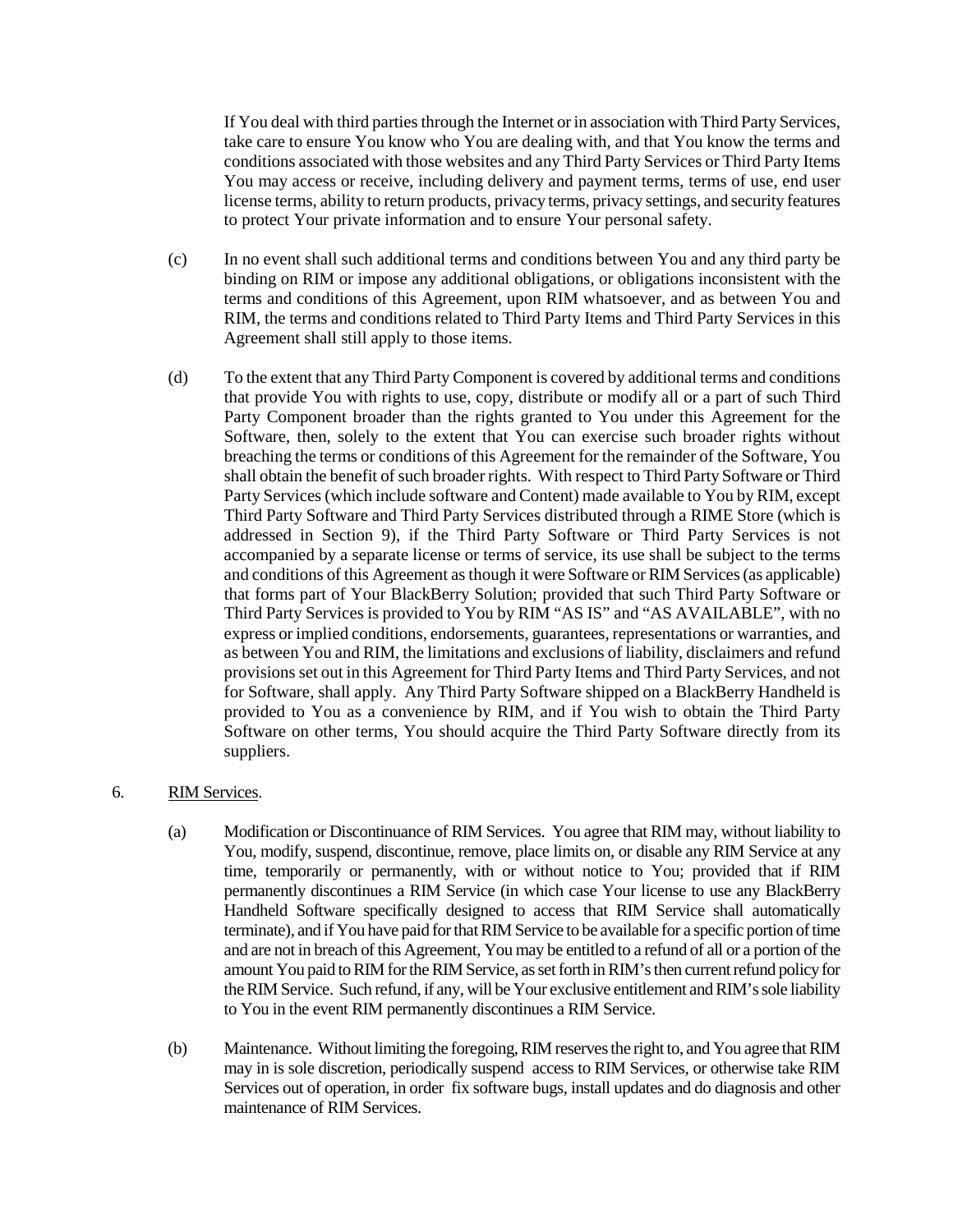### 7. Your Contributions and Other Content.

- (a) Feedback. You may provide feedback to RIM about Your BlackBerry Solution. Unless RIM otherwise agrees in writing, You hereby agree that RIM shall own all feedback, comments, suggestions, ideas, concepts and changes that You provide to RIM regarding 'Your BlackBerry Solution and all associated intellectual property rights (collectively the "Feedback") and you hereby assign to RIM all of Your right, title and interest thereto. You will not knowingly provide RIM any Feedback that is subject to third party intellectual property rights. You agree to cooperate fully with RIM with respect to signing further documents and doing such other acts as are reasonably requested by RIM to confirm that RIM owns the Feedback and to enable RIM to register and/or protect any associated intellectual property rights and/or confidential information.
- (b) End User Content, Third Party Items. You, and not RIM, are entirely responsible for Your Content. RIM does not control the Content or other Third Party Items that are made available to You by end users in connection with their BlackBerry Solution or any Third Party Service used in conjunction with their BlackBerry Solution, and in addition to the general disclaimers in Section 22, RIM does not guarantee the accuracy, integrity, or quality of, and is not liable for any such Third Party Items. RIM may establish general practices and limits concerning use of RIM Services, including, the volume of Content that may be stored, the maximum period of time during which the Content or message/discussion board postings will be retained on any RIM Service (including any cloud storage service), and/or the period of time during which You may continue to use or access any Content. You may use Content made available by RIM or a RIM affiliate, in connection with a RIM Service solely for Your personal use and in accordance with the specific license terms and conditions applicable to the RIM Service. You may not use Content provided to You as part of the "BBM Music" service for ring tones. Restrictions such as those set out above will be detailed in the Documentation for the applicable RIM Service, which You should familiarize Yourself with and review from time to time as RIM may make prospective changes. You agree that RIM has no responsibility or liability whatsoever for the loss, deletion of, unauthorized access, or failure to store any Content and, provided You have the necessary rights or licenses to do so, You should keep an alternative back-up copy of any Content for which retaining a copy is important for You.
- (c) Your Content. Other than as expressly provided in this Agreement or an addendum thereto, this Agreement does not transfer any ownership of Your Content to RIM. With respect to any of such Content that You or Your Authorized Users make available for inclusion on publicly accessible web sites or other publicly accessible aspects of the RIM Services, You grant RIM a worldwide, perpetual, irrevocable, transferable, royalty-free and non-exclusive license to use, distribute, reproduce, modify, adapt, publicly perform, and publicly display that Content as is reasonable in connection with the provision and management of any RIM Service, and in relation to any Content that You or Your Authorized Users make available for other aspects of RIM Services, You grant to RIM a worldwide, royalty-free and non-exclusive license to use, distribute, reproduce, modify, adapt, publicly perform and publicly display such Content as is reasonably required to provide You with the RIM Service; and You warrant and covenant in both instances that You have the right to grant to RIM such a license.
- (d) Objectionable Content and Third Party Items. You understand that by using Your BlackBerry Solution or a Third Party Service, You and Your Authorized Users may be exposed to Content and Third Party Items that are, or that You or Your Authorized Users consider to be, offensive, indecent, or otherwise objectionable. RIM and its designees shall have the right (but not the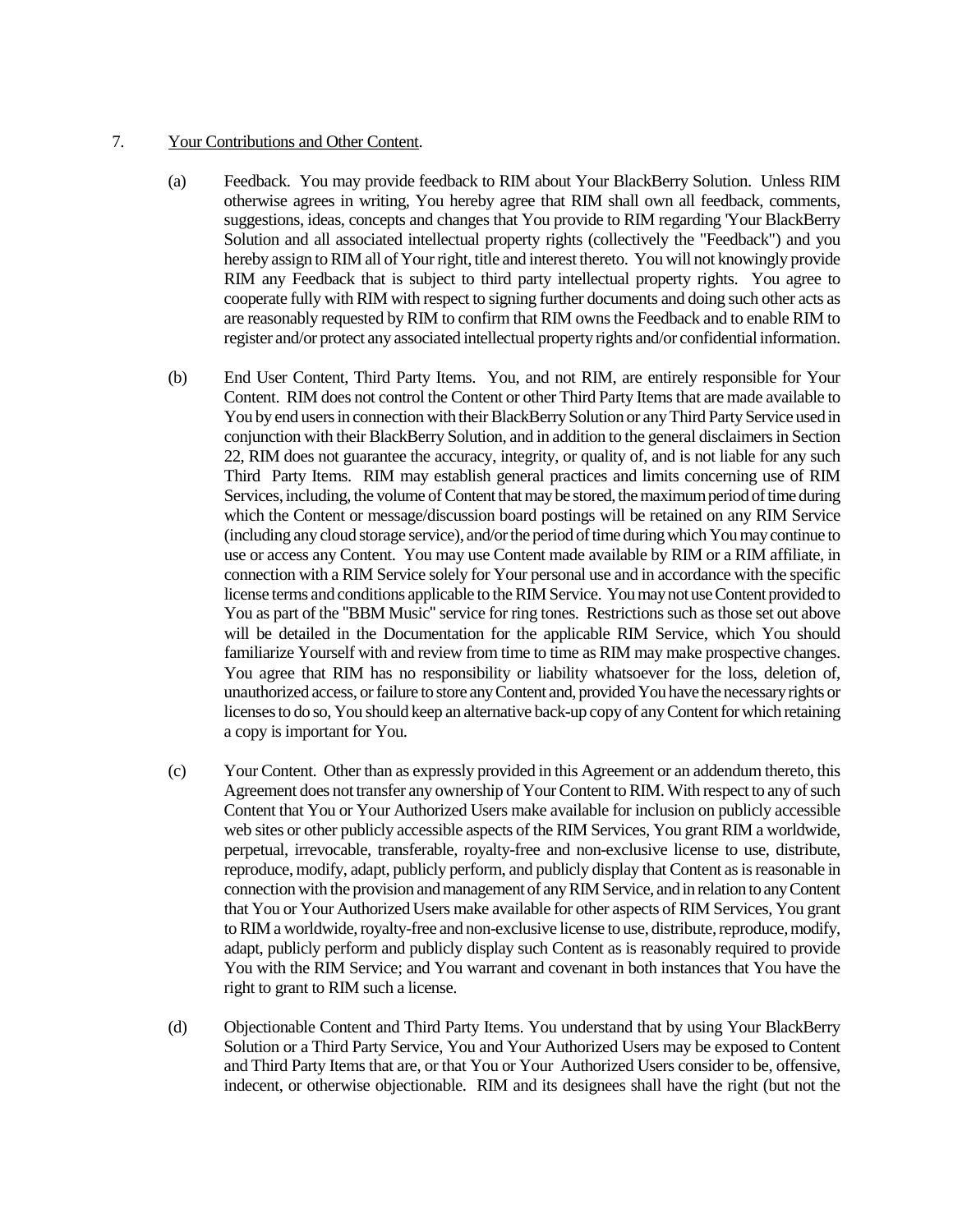obligation) in their sole discretion to pre-screen, refuse, or remove anyThird Party Itemsfrom any RIM Service.

- (e) Parental Controls and Adult Supervision. Portions of Your BlackBerry Solution or Third Party Services may include settings that permit You to block or filter certain Content, RIM Services, Third Party Services or Third Parties. It is entirely Your responsibility to select and enable such settings to Your desired preference. RIM does not guarantee that such settings are error-free, will block all relevant Content, RIM Services, Third Party Services, or Third Parties, or cannot be disabled or circumvented by others who have access to Your BlackBerry Solution. If You allow Your child to listen to, view or access Software, RIM Services, Third Party Services or Third Party Items on Your Handheld Product, it is Your responsibility to determine whether such Software, RIM Services, Third Party Services or Third Party Items are appropriate for Your child, and You are fully responsible for Your child's access to and use of the Software, RIM Services, Third Party Services and Third Party Items, including all financial charges or other liability incurred in respect of such use or access.
- (f) Removal of Software and Third Party Items. You agree that from time to time RIM may remove Software or Third Party Itemsfrom any RIM Service including a RIME Store or My World and, where legally required or where Software or a Third Party Item interferes with, degrades the performance, or adversely affects any software, hardware, system, network or data, including any portion of Your and/or other users' BlackBerry Solution, may remove such Software or Third Party Item from Your Handheld Product, suspend access to the applicable RIM Service or Third Party Service for indefinite periods of time or cease to make these available to You at any time, without notice to You, and, subject to Section 6(a), You will have no recourse against RIM should this occur.
- (g) Additional Revocation Rights. Except to the extent prohibited by law, RIM reserves the right in its sole discretion, and at any time, for any reason and without notice to You, to change, suspend, remove, disable, limit, preclude or terminate Your access and remove from Your BlackBerry Handheld Product any Software or Third Party Item, including, disabling or removing the operation of such materials that have already been installed on a Handheld Product, and You will have no recourse against RIM should this occur.

#### 8. Safety Info Related to Use of Technology.

- (a) Physical Symptoms. In rare cases, people experience seizures or blackouts due to exposure to flashing lights and patterns often found in technology such as video games. If You have done so, or have experienced any nausea, involuntary movements, tingling, numbness, vision issues while using technology in the past, You should consult with Your doctor before using similar technology and should immediately cease all such use of such technology should the symptoms reoccur. In any event You should avoid prolonged use of technology to minimize any possible discomfort or fatigue, including any muscle, joint or eye strain and should closely monitor Your children's use of technology to avoid possible problems.
- (b) Emergency Services. The video calling features of BlackBerry Handheld Software are not interconnected with a public switched telephone network (PSTN), do not use telephone numbers to communicate with other devices, and are not designed or intended to be replacements for Your ordinary mobile or fixed line telephone. In addition, You acknowledge and agree that neither BlackBerry Mobile Voice Software ("MVS") nor the video chat features of the Software are designed or intended to be a replacement for Your traditional fixed line or wireless mobile telephone, and that they may not be used to place calls to "911", "112", "999", "000" or other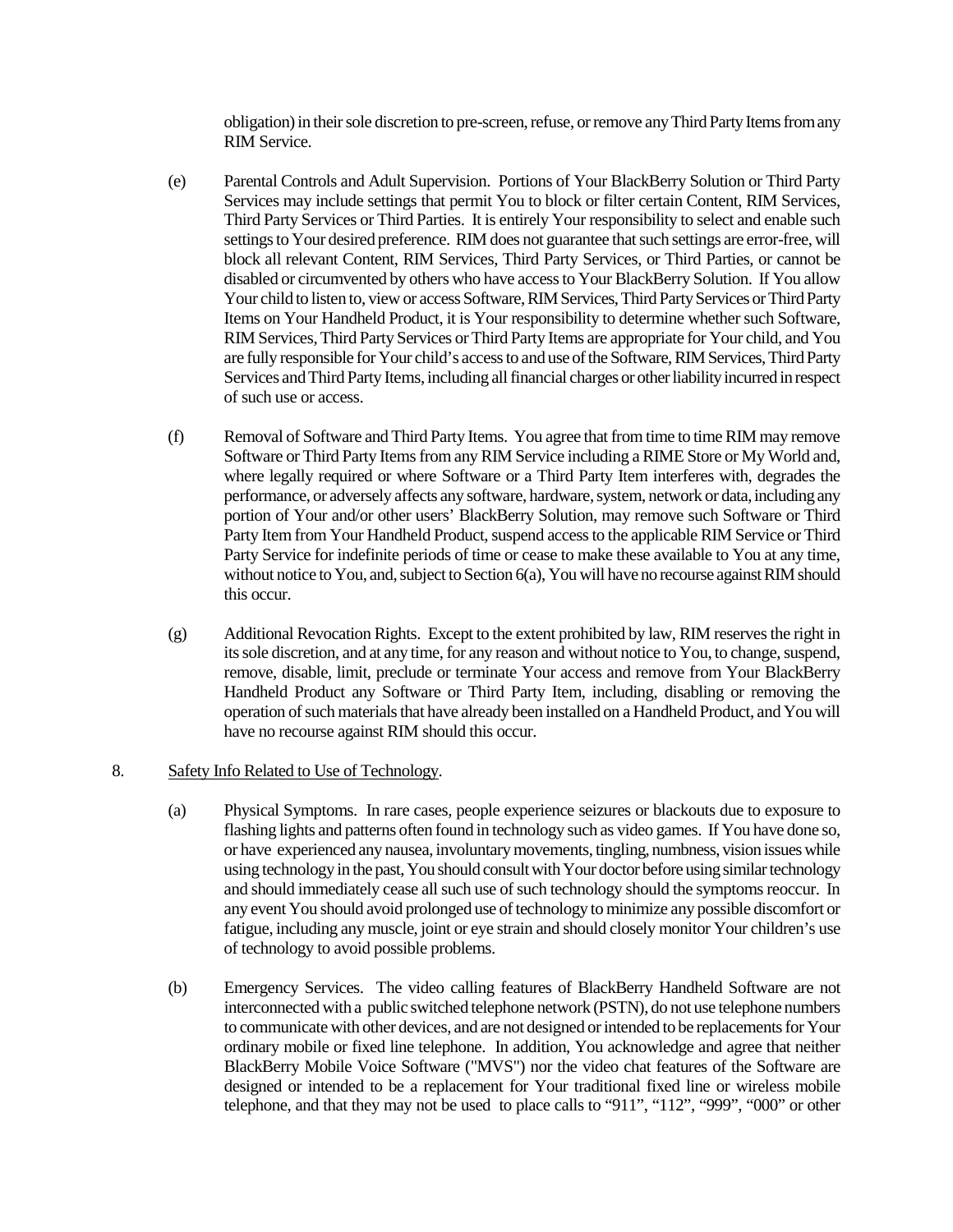designated numbers intended to connect a user to public safety answering points or similar emergency services pursuant to local telecommunications laws ("Emergency Services "). Calls to Emergency Services are not processed through video chat features or MVS, and will only be processed from a BlackBerry Handheld Product where wireless cellular coverage is available from an Airtime Service Provider. You understand and agree that additional arrangements, separate from MVS or the video chat functionality of the Software, must be made to access Emergency Services, and that RIM Group of Companies and their respective officers, directors, and employees shall have no responsibility or liability whatsoever for any personal injury, death or damages arising out of or in connection with the inability to access Emergency Services through MVS or the video chat functionality of the Software.

9. RIME Store(s).The following additional terms and conditions apply to You and Your Authorized Users use of a RIME Store(s):

- (a) Applicability of Terms to Offerings. Except as expressly set out in this Section 9, all of the terms and conditions in this Agreement respecting Software, RIM Products, Third Party Items, RIM Services, and Third Party Services apply to corresponding type of Offerings. RIME does all of the RIM Group of Company e-commerce transactions for Your jurisdiction, and accordingly, in the context of distributions of RIME Store Offerings and purchases of In-App Products allreferences in this Agreement to RIM shall be deemed to be references to RIME.
- (b) Changes. RIME reserves the right in its sole discretion to make any updates, modifications and adjustments to a RIME Store without prior notice including to change the available Offerings, Offering descriptions, and terms, provided that such changes will only apply on a prospective basis.
- (c) Location of Offerings. Notwithstanding that an Offering is displayed on the RIME Store it may not be available through a RIME Store in all jurisdictions. RIME reserves the right, in its sole discretion to exclude or otherwise limit the provision of any Offering to a person or entity residing in any jurisdiction or geographical area, and to use technologies and information related to Your carrier and/or device, to identify Your jurisdiction or geographic area in order to facilitate such exclusions or limitations. Without limiting the foregoing, Offerings may only be downloaded, installed and/or used in the jurisdictions authorized by the applicable Vendor Terms (defined below) or as otherwise designated by the Vendor. In-App Products are only available in the jurisdictions in which the RIME Store Offering through which the In-App Product is made available is also made available to You.
- (d) Minors. Offerings are intended for individuals with the necessary capacity and ability to legally consent to the provision of required information and to enter into a contract. You agree to supervise and be responsible for all usage by minors of a RIME Store and purchases of In-App Product under Your name or account.
- (e) Service Providers. RIME may use a variety of service providers, including other members of the RIM Group of Companies to host, operate, and provide fulfillment and other services for the RIME Store(s) and BlackBerry Payment Service ("Service Providers").
- (f) Third Party MoRs. RIME makes the RIME Stores available to You and Your Authorized Users, but may not be the Merchant of Record for all RIME Stores or Kiosks or for all purchases of In-App Products. Third party MoRs will be identified at the time of purchase in a RIME Store or of an In-App Product, are providing You with Third Party Services, and in addition to additional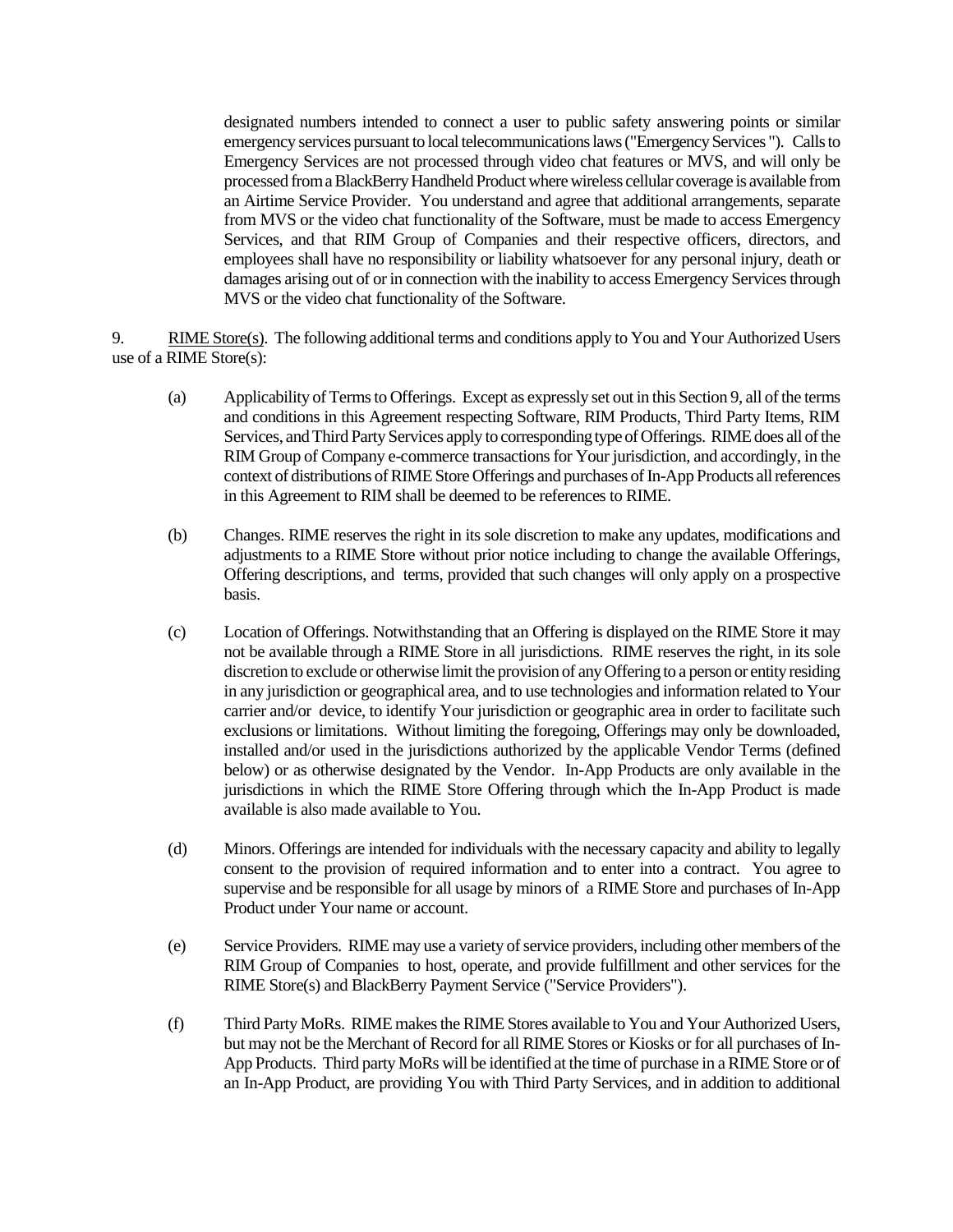terms and conditions, may require that You have an account with a specific payment processor, such as PayPal, Inc. in order to make a purchase.

- (g) Vendor Terms. Your right to use any Offering distributed to You through a RIME Store, including Your right to access and use any Offering that is a service, is subject to the terms and conditions of any end user agreements included with the Offering ("Vendor Terms"). If an Offering Vendor fails to provide Vendor Terms in association with an Offering, then You agree that Your use of such Offering shall be subject to the terms and conditions of an agreement with the same terms and conditions as this Agreement, as though the Offering were Software or RIM Services (as applicable) that forms part of Your BlackBerry Solution, with the following modifications: i) the Offering Vendor shall be deemed to be the licensor or service provider, as applicable, ii) the Offering is provided to You by RIME or its affiliates "AS IS" and "AS AVAILABLE", with no express or implied conditions, endorsements, guarantees, representations or warranties; and iii) as between You and RIME, the limitations and exclusions of liability and refund provisions set out in this Agreement for the applicable type of third party Offering, and not for Software or RIM Services, shall apply.
- (h) Offerings for Personal Use on BlackBerry Handhelds and Not for Resale. Notwithstanding any term or condition in the terms and conditions for a particular Offering, You agree and represent that You will only acquire Offerings for Your own personal use and not for sale or resale and that You will download, install and/or use Offerings that are software applications only on a RIM proprietary software platform operating on a Handheld Product.
- (i) Limited Support. In relation to a RIME Store, and Third Party Items and Third Party Services made available through a RIME Store, RIME will be responsible for: (a) limited support services with respect to Software and Third Party Items download issues only; and (b) front line support services for technical problems that You may encounter with respect to the BlackBerry Handheld Software that facilitates access to, and use of, the RIME Store. Please refer to the support web page for the applicable RIME Store for support services that are currently available.
- (j) Paid Upgrades. In some cases RIM may make a basic or time limited version of a RIM Service or an item of Software available to You either on the device as shipped or through a RIME Store, but require You to purchase an upgraded version of the RIM Service (or an upgraded subscription to the RIM Service) or of such Software in order to obtain additional functionality or to use the RIM Service or Software after an initial trial period.
- (k) MoR and RIME Responsibilities for Third Party Items or Third Party Services. Neither Third Party MoRs nor RIME have technical expertise with respect to Third Party Items or Third Party Services made available through a RIME Store. Offering Vendors are responsible for the warranties and support for their Offerings. You will have the benefit of the Offering Vendor's warranty (if any) with their Offerings. Warranties will vary between Offering Vendors and even between jurisdictions for a particular Offering Vendor. You should refer to the relevant documentation or Vendor Terms supplied with the Offering to find out what support an Offering Vendor is offering on any particular Offering and Your rights in relation to support and warranties. Unless agreed otherwise or required by applicable law, any warranties provided in relation to Offerings only extend to You on the understanding that You are a user and not a reseller of those Offerings. Except to the extent expressly required by law, or by aMoR's return policy (if any) for the specific Third Party Item or Third Party Service, neither the MoRs, nor RIME either acting on its own account or as a Service Provider for a MoR, shall have any obligation to provide any operational or technical support or refund for the Third Party Items or Third Party Services made available through a RIME Store.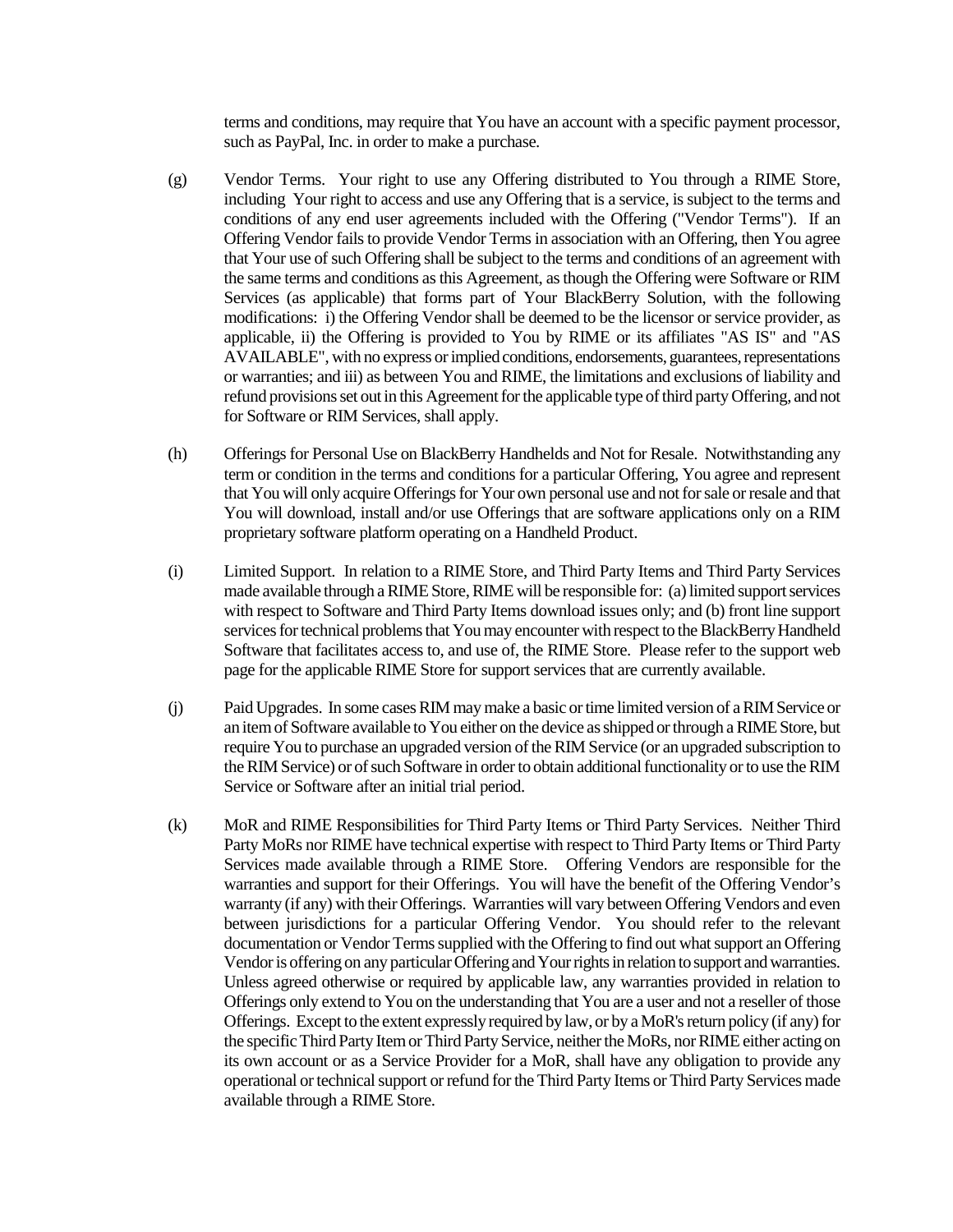- (l) Refund or Warranty Rights. If notwithstanding the provisions of this Agreement, RIME is required by the laws applicable in Your jurisdiction to offer additional refund or warranty rights for an Offering, RIME will provide such remedies as required pursuant to such laws and, where permitted, RIM may elect to provide one or more alternative RIM Products, Software, RIM Services, Third Party Items or Third party Services.
- (m) In-App Products and BlackBerry Payment Service. The BlackBerry Payment Service enables Offering Vendorsto make digital products and services available to You from within Third Party Software or Software. You acknowledge that third party In-App Products are not stored on RIME's servers, are not distributed through a RIME Store, and You agree that it is the Offering Vendor of those In-App Products, and not RIME, who is responsible to fulfill Your orders of In-App Products and to deliver the In-App Products to You.

10. My World. Once You download any Software or Third Party Item through a RIM Service or Third Party Service, it becomes Your responsibility and neither RIME nor its affiliates shall be liable to You for any loss, destruction, or damage to any such materials. The My World repository enables You to uninstall and reinstall certain Software and Third Party Items on Your Handheld Product as further detailed in the then current rules for My World. You acknowledge and agree that the rules and features of My World may change from time to time, and agree to comply with the then current rules.

11. Intellectual Property. Neither You nor Your Authorized Users acquire hereby any ownership right, title or interest in or to any intellectual property or other proprietary rights, including patents, designs, trademarks, copyright, database rights or rights in any confidential information or trade-secrets, in or relating to Your BlackBerry Solution or any part thereof, including Content that is made available by RIM or its affiliates and their respective suppliers as part of a RIM Service, under this Agreement. You also do not acquire any license rights in or related to Your BlackBerry Solution or any portion thereof, or in any Content made available to You through a RIM Service, other than the rights expressly licensed to You under this Agreement, in the associated Documentation, or in another mutually agreed upon written agreement that You may have with RIM. No title and/or any right of possession to the RIM Product(s) (if any) is granted by virtue of this Agreement, and no title to any Beta Hardware passes to You at all. Any rights not expressly granted herein are expressly reserved. For clarity, notwithstanding anything else in this Agreement, in no event shall any patent licenses granted in the Software herein extend, or be construed to extend, to the use of any Third Party Services or Third Party Items either on a standalone basis or in conjunction with Your BlackBerry Solution, and, without limiting the foregoing, in no event shall the licenses granted hereunder be construed such that any supplier of such Third Party Services or Third Party Items be able to successfully assert that use of such Third Party Services or Third Party Items either in conjunction with all or a part of the BlackBerry Solution or on a standalone basis are licensed under RIM's patents by virtue of the fact that the Software is licensed hereunder. The Software and any copies You make of the Software , is only licensed, and not sold, to You, and the Software, all Documentation and any Content provided to You by RIM or its affiliates as part of a RIM Service and any site(s) which allow You to access any RIM Services are protected by Canadian, U.S. and international copyright and patent laws and international treaty provisions. There are severe penalties, both civil and criminal, for intellectual property infringement. You agree that nothing in this Agreement shall adversely affect any rights and recourse to any remedies, including to injunctive relief, that RIM and any providers of Content for a RIM Service may have under any applicable laws relating to the protection of RIM's or the Content providers' intellectual property or other proprietary rights.

12. Export, Import and Use Restrictions and U.S. Government Licenses. You agree that the RIM Products and Software may include cryptographic technology and will not be exported, imported, used, transferred, or re-exported except in compliance with the applicable laws and regulations of the relevant government authorities. You hereby represent that: (A) to the best of Your knowledge You are eligible to receive the RIM Product(s) and Software under applicable law; (B) You will not use the RIM Products and Software in the development, production, handling, maintenance, storage, detection, identification or dissemination of chemical, biological or nuclear weapons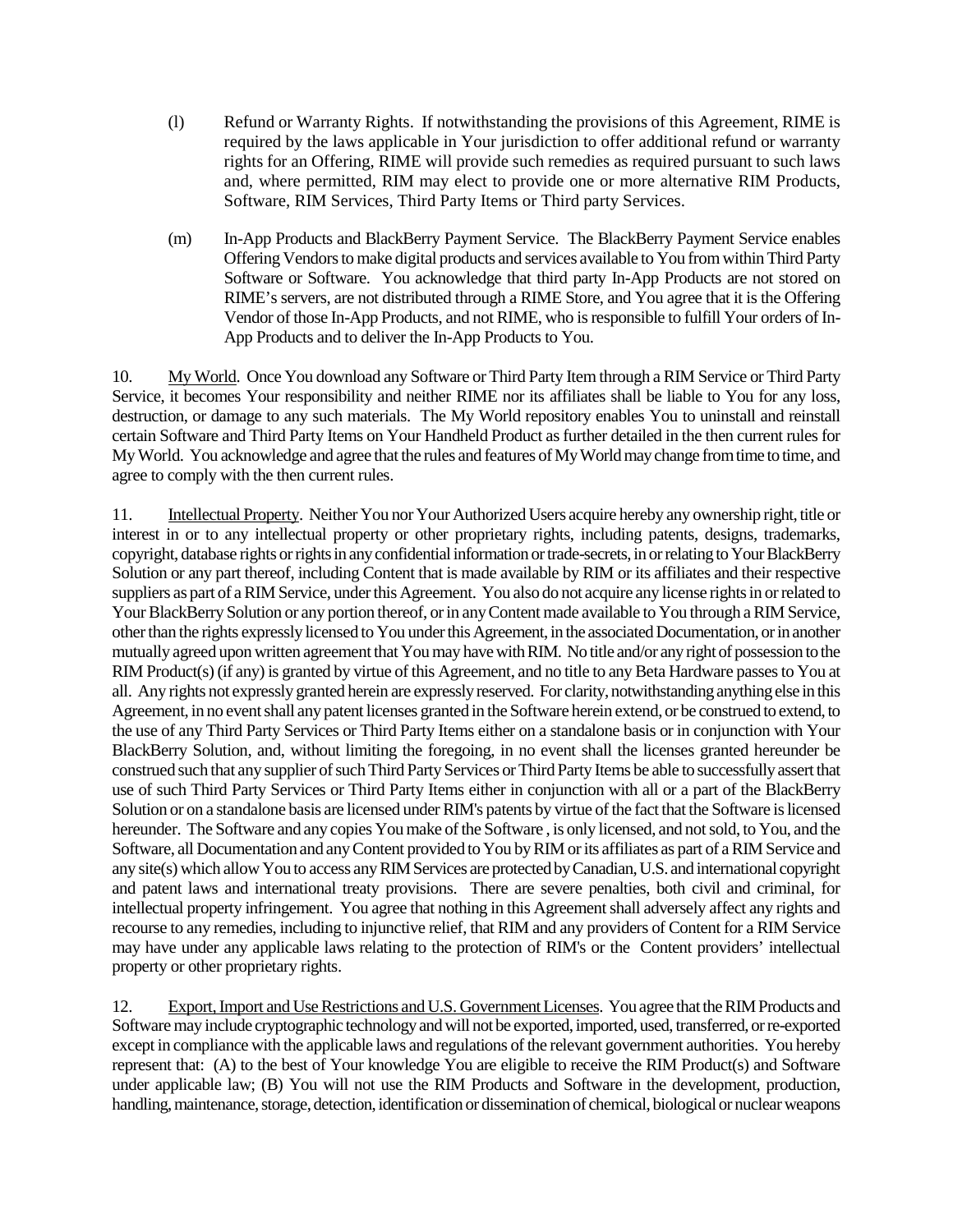or their missile delivery systems, or of materials or equipment that could be used in such weapons or their missile delivery systems, or resell or export to anyone or any entity involved in such activity; and (C) You will ensure that Authorised Users use the RIM Product(s) and Software in accordance with the foregoing restrictions. Notwithstanding any agreement with a third-party or any provision of law, regulation or policy, if You are any agency of the government of the United States of America, then Your rights in respect of the Software shall not exceed the rights provided under this Agreement, unless expressly agreed upon by RIM in a written agreement between You and RIM and signed by a Chief Operating Officer or Chief Executive Officer of RIM.

13. Security, Accounts and Passwords. You agree to assume full responsibility for the establishment of appropriate security measures to control access to Your Handheld Product and the computer system with which it operates. Without limiting the foregoing, You agree to choose strong passwords, and to maintain the security and confidentiality of all passwords used to access Your BlackBerry Solution or any portion thereof, including passwords used to access any account established in connection with Your BlackBerry Solution. You further agree that You are responsible for all activity that occurs using Your passwords, or on or through Your accounts, including all financial charges or other liability incurred in respect of such activity. You agree to immediately notify RIM of any unauthorized use of all or any portion of Your BlackBerry Solution, including any passwords for any portion of Your BlackBerry Solution, by contacting RIM Customer Support (contact information located at www.blackberry.com/support). RIM may take such actions that it deems appropriate following receipt of such notification, but has no obligation to take any action. You agree that notifying RIM as set out above does not relieve You of responsibility for all activity that occurs using Your passwords, or on or through Your accounts.

## 14. Changing or Lost/Stolen Devices; Back-up/Wipe Data

- (a) Lost/Stolen Devices. If You think Your Handheld Product has been stolen You should contact local law enforcement. If Your Handheld Product is lost, or You think it is stolen, and You have registered Your Handheld Product with a RIM Service, such as BlackBerry Protect, that provides device location, locking or remove data wiping features, You should use such RIM Service to attempt to locate or remotely wipe or lock Your Handheld Product. Notwithstanding the foregoing, and without limiting the general disclaimers in Section 22, RIM and its affiliated companies cannot ensure: (i) the availability, accuracy, completeness, reliability or timeliness of location data or any other data accessed through such location services, or (ii) that the remote wipe, remote lock or other functionality of such services will be successfully performed, as the Airtime Service coverage of Your Airtime Service Provider, the condition of Your Handheld Product, and system resources cannot be known at the time of the request.
- (b) Back-up/Wipe Data. RIM recommends, provided You have the necessary rights or licenses to do so, that You make regular back-ups of all emails, Content, and Third Party Software You acquire and/or other data on Your Handheld Product, as in many instances such data is not stored or otherwise backed up by or on behalf of RIM. If You transfer Your Handheld Product (as permitted by the BBSLA) for any reason, including in connection with the servicing of Your Handheld Product, unless You wipe all data from Your Handheld Product, and remove all expandable memory, this data will be available to the person who obtains that Handheld Product. If Your Handheld Product is returned to You after being wiped and transferred, such as after the servicing of Your Handheld Product, You will have to reinstall any software that was not originally shipped with the Handheld Product.
- (c) Disassociate Device. Some RIM Services, such as BlackBerry Protect and BlackBerry Internet Service, permit You to disassociate Your Handheld Product from such RIM Service. If Your Handheld Product is lost, stolen, You transfer Your Handheld Product for any reason, or if You no longer wish Your Handheld Product to be associated with such RIM Service(s), You are responsible for disassociating Your Handheld Product from such RIM Service(s).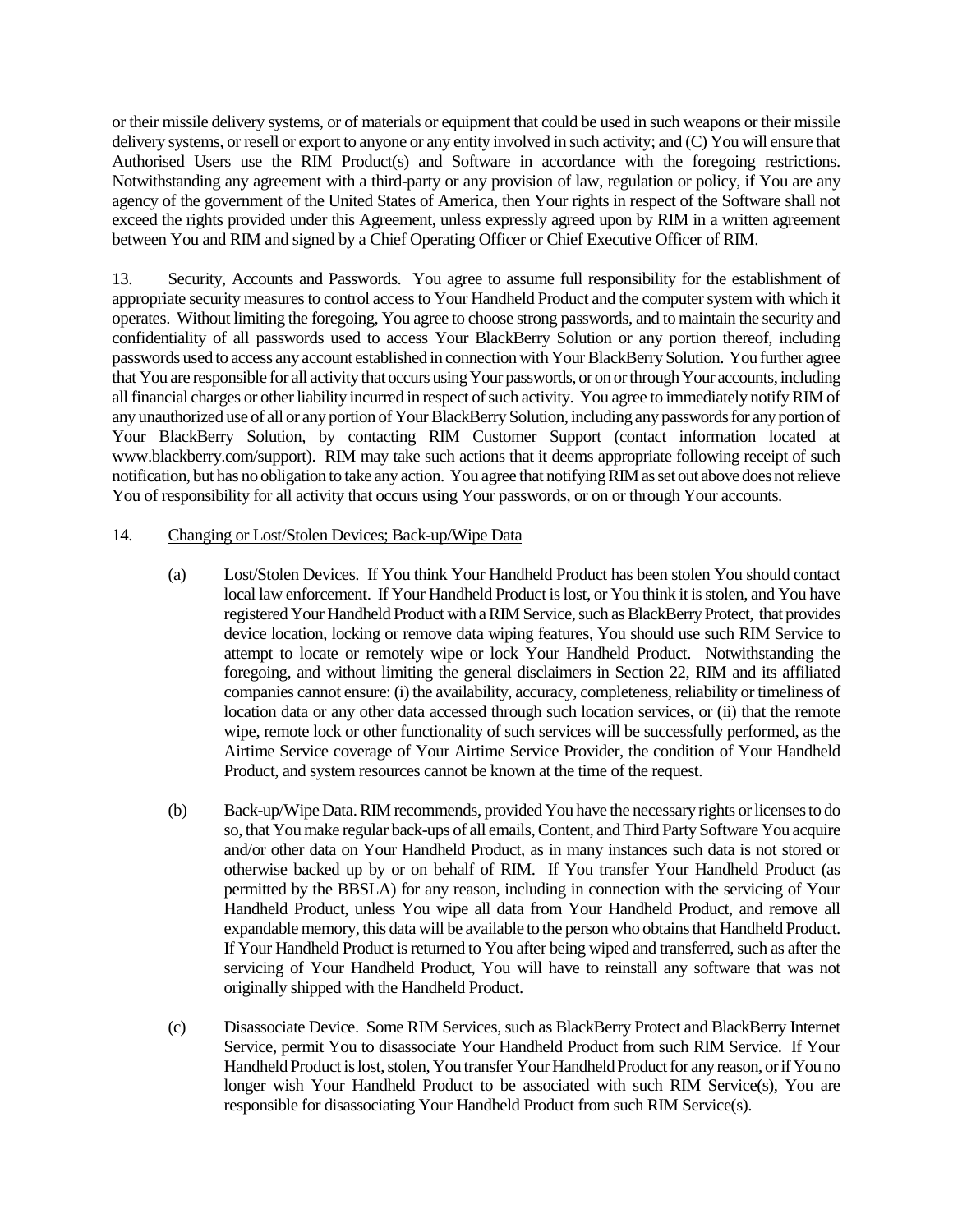15. Confidentiality and No Reverse Engineering. You acknowledge and agree that YourBlackBerry Solution was: (a) developed at considerable time and expense by RIM and/or the RIM Group of Companies; and (b) that the RIM Products, RIM Services, Software, and associated CALs, including the Beta Products, contain confidential information including the trade-secrets of RIM, the RIM Group of Companies and their respective suppliers. Without limiting the foregoing, for Beta Products, confidential information includes the appearance, 'look and feel', performance, specifications, features and functionality of software and hardware, which information may not be discussed or shown to the public by You or Your Authorised Users in any manner until publicly released by RIM. This Agreement gives You no right to obtain from RIM, its affiliates, or its distributors any source code for the Software, RIM Services, Third Party Items or Third Party Services and, except to the extent that RIM is expressly precluded by law from prohibiting these activities, You agree that neither You nor Your Authorised Users will alter, modify, adapt, create derivative works, translate, deface, or Reverse Engineer the Software and/or associated CALs, RIM Services, or Third Party Items or Third Party Services or attempt to do so, or permit, acquiesce, authorise or encourage any other party to do the same. For the purpose of this Agreement, "Reverse Engineer" includes any act of reverse engineering, translating, disassembling, decompiling, decrypting or deconstructing (including any aspect of "dumping of RAM/ROM or persistent storage", "cable or wireless link sniffing", or "black box" reverse engineering) data, software (including interfaces, protocols, and any other data included in or used in conjunction with programs that may or may not technically be considered software code), service, or hardware or any method or process of obtaining or converting any information, data or software from one form into a human-readable form.

16. Term. This Agreement shall be effective upon Your agreeing to be bound by the terms and conditions of this Agreement (as described in the preamble above) and shall continue in effect unless terminated in accordance with the provisions set out herein.

## 17. Remedies and Termination.

In addition to any other of RIM's rights or remedies set forth in this Agreement:

- (a) If You or Your Authorised Users breach this Agreement, RIM or its agent may, but is not obligated to, take certain actions they deem appropriate. Such actions may include temporary or permanent removal of Content, blocking or partial blocking of Internet transmissions, and/or the immediate suspension or termination of all or any portion of Your BlackBerry Solution or any Third Party Item used in conjunction with Your BlackBerry Solution.
- (b) RIM may, in addition to all other rights and remedies provided by this Agreement or by law; (i) immediately terminate this Agreement and any other license agreement between You and RIM for any other portion of Your BlackBerry Solution used by You or Your Authorised Users with the Software if You breach this Agreement, or any Addendum or other agreement You have in effect with RIM or a RIM affiliate including, by failing to pay any fees within thirty (30) days of their becoming due and payable; and/or (ii) cease to provide any RIM Service(s) to You or Your Authorised Users in relation to Your BlackBerry Solution. Where You have provided RIM with accurate contact information, RIM shall use reasonable commercial efforts to provide You with notice of termination.
- (c) If any BlackBerry Handheld Software is designed to enable You to access specific Third Party Service(s), and such Third Party Service(s) are to be no longer made available to You for any reason, RIM may, but has no obligation to, terminate Your license to use that BlackBerry Handheld Software, at any time, with or without notice to You; however, if feasible, RIM will use commercially reasonable efforts to provide You with notice of termination. If You have paid RIM for such BlackBerry Handheld Software and are not in breach of this Agreement, You may be entitled to a refund of all or a portion of the amount You paid to RIM for such BlackBerry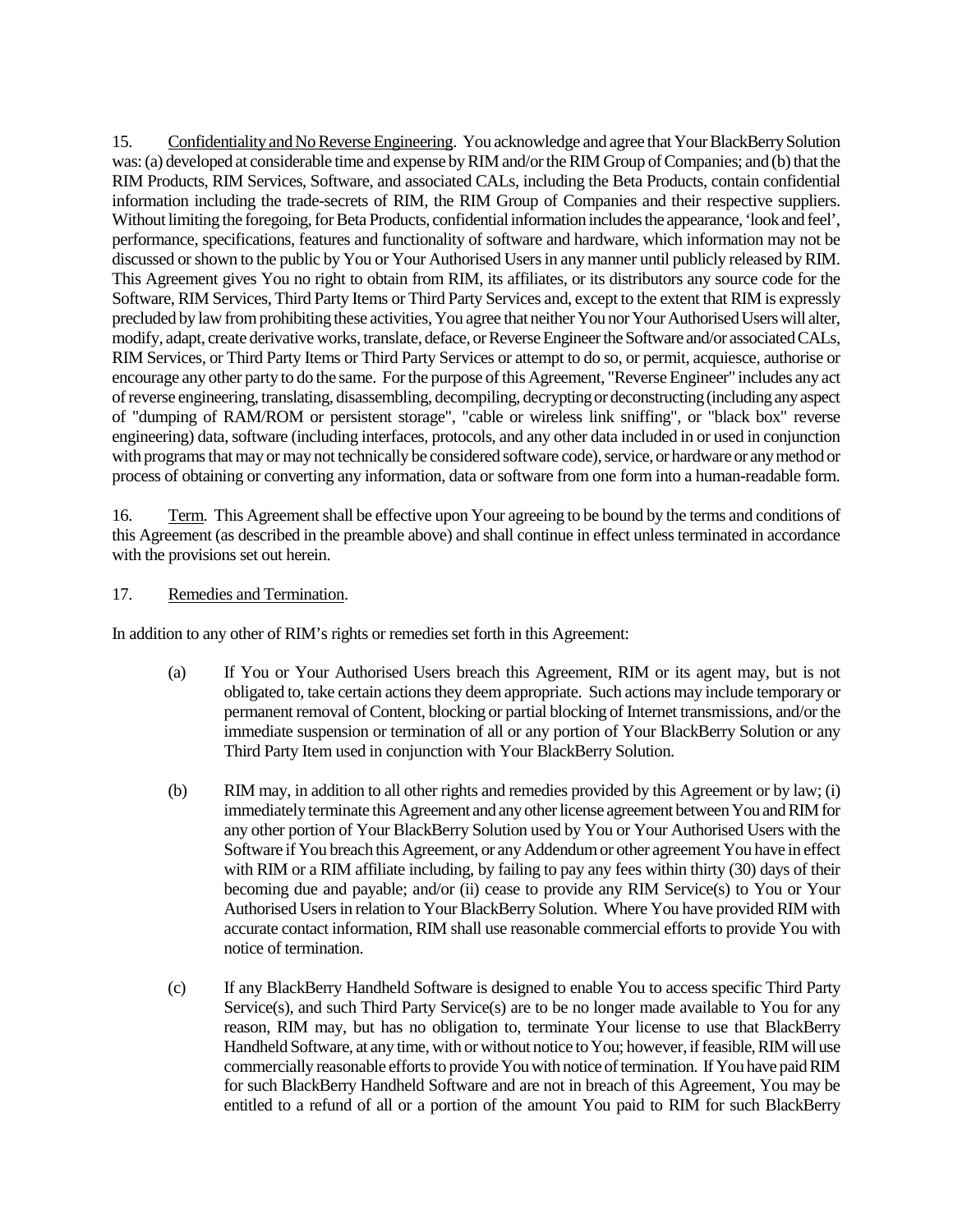Handheld Software, as set forth in RIM's then current refund policy for the BlackBerry Handheld Software. Such refund, if any, will be Your exclusive entitlement and RIM's sole liability to You in the event of a termination of such license.

- (d) In addition, RIM may terminate this Agreement and/or immediately cease to provide the RIM Service(s) without any liability whatsoever to You or Your Authorised Users if RIM is prevented from providing any portion or all of any RIM Service by any law, regulation, requirement or ruling issued in any form whatsoever by judicial or other governmental body, or if a notice from a government agency or department indicates RIM is not permitted to provide any portion or all of the RIM Service. Nothing herein shall be construed to require RIM to seek a waiver of any such law, rule, regulation, or restriction, or seek judicial review or appeal of any court order. If feasible, RIM will use reasonable efforts to provide You with thirty (30) days prior notice of such termination or ceasation in the case of Paid RIM Services.
- (e) Except as expressly provided herein, RIM shall not have any liability to You or Your Authorised Users arising from or related to the termination of this Agreement, or any rights or licenses granted herein, in accordance with this Agreement.
- (f) Any termination under this Agreement by RIM will be effective without RIM obtaining any judicial or administrative consent, approval or resolution whatsoever in Your jurisdiction.

18. Effect of Termination. Upon termination of this Agreement or the provision of any RIM Service to You, however caused, or if Your subscription or a free trial for the Software or any RIM Service expires, or the Test Period for Beta Products expires or is terminated: (a) You will immediately discontinue all use of the Software and RIM Services, or in the case where this Agreement is not terminated, the item(s) of Software for which the license, or in the case of RIM Services the provision of such RIM Service, has been terminated or expired, and return all copies of such Software and, in the case of Beta Products all Beta Hardware, that are in Your and/or Your Authorised Users' possession or control; and (b) RIM shall have the right to block any transmission of data to and from such Software and/or RIM Service, without notice to You. Upon termination of any account You may have with RIM, You authorise RIM to delete any files, programs, data and email messages associated with such account, without notice to You. You shall remain liable for all amounts due up to and including the effective date of termination in relation to the affected Software, RIM Services and Third Party Items, including amounts charged to Your authorized mode of payment. In the event of the termination of this Agreement by RIM pursuant to provisions of this Agreement, You shall pay to RIM all fees (including reasonable lawyers' fees and costs) and related expenses expended or incurred by RIM in the enforcement of its rights hereunder. Notwithstanding the foregoing, because of the nature of Software, it may be impossible to return the Software because the Software is integrated into hardware that you own (such as a Handheld Product) and/or the Software may be installed on a desktop or server such that all you could return is a further reproduction of the Software. In such cases, please contact RIM at legalinfo@rim.com for further instructions.

19. Indemnity/Liability. You shall indemnify, and hold harmless RIM, the RIM Group of Companies, RIM's affiliates, suppliers, successors, agents, authorised distributors, (including Airtime Service Providers) and assigns and each of their directors, officers, employees and independent contractors (each a "RIM Indemnified Party") from any damages, losses, costs or expenses (including reasonable lawyers' fees and costs) incurred by a RIM Indemnified Party, and at the RIM Indemnified Party's request defend at Your expense any third party claim or proceeding brought against the RIM Indemnified Party, arising from: (a) infringement of patents or other intellectual property or proprietary rights arising from combining with or using any device (other than a BlackBerry Handheld Product), system or service in connection with Your BlackBerry Solution or any portion thereof; or (b) Your breach of this Agreement or any Addendum to this Agreement. No remedy herein conferred upon RIM is intended to be, nor shall it be construed to be, exclusive of any other remedy provided herein or as allowed by law or in equity, but all such remedies shall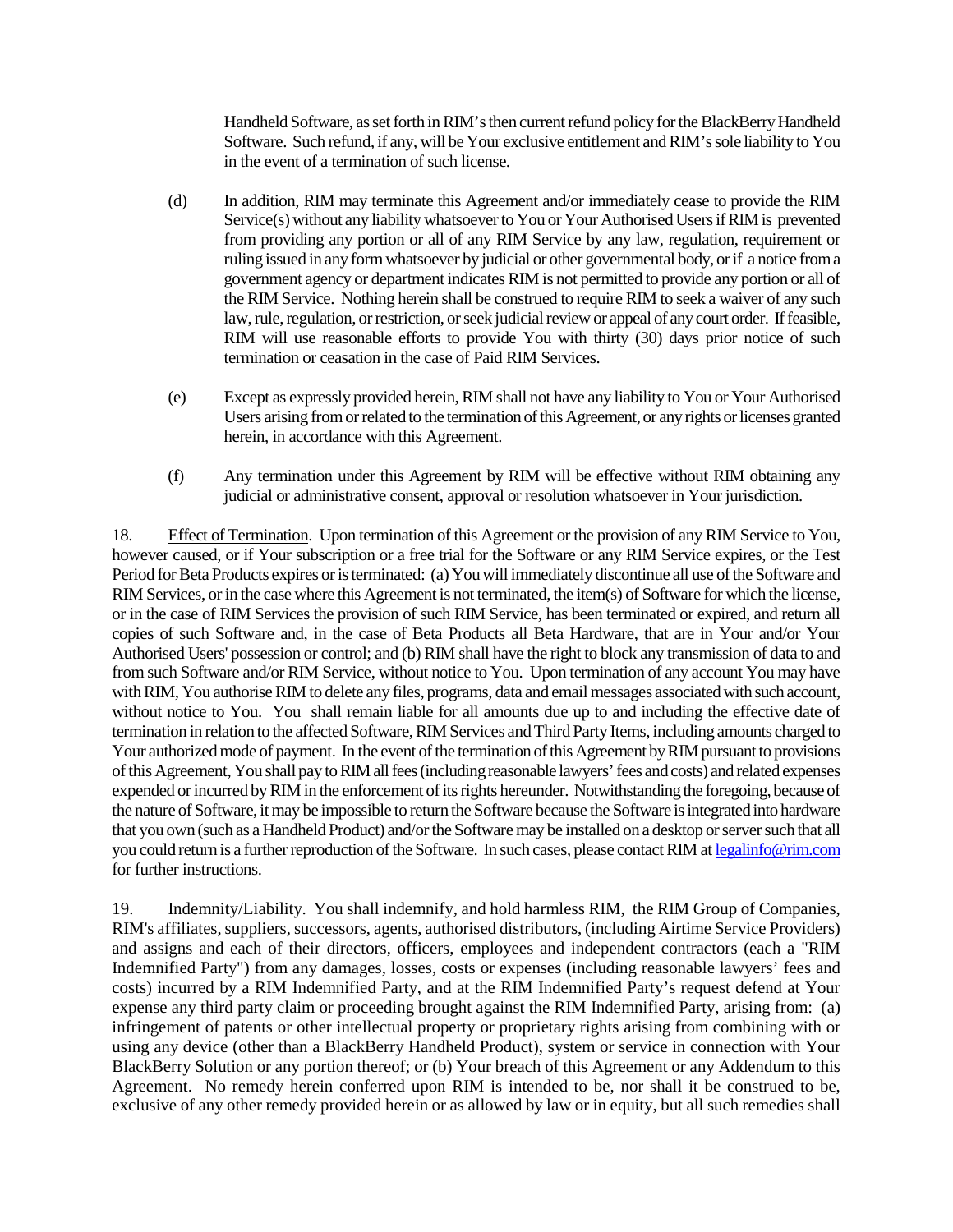be cumulative.

#### 20. Limited Warranties.

- (a) Software.
	- (i) If during the ninety (90) day period following delivery of the Software to You (the "Warranty Period"), the Software as made available by RIM or any RIM authorised distributor is not capable of performing the functions described in the standard end user Documentation for that item of Software ("Specifications") when used as specified by RIM in the Documentation applicable to the specific type and version of the Software in conjunction with other unaltered portions of Your BlackBerry Solution, RIM will, at its sole option and discretion, either make reasonable efforts to correct or provide You with a workaround for such problem (which fix or workaround may be provided to You at RIM's reasonable discretion in one of a variety of forms, including in the course of telephonic or email customer support provided to You, in a generally available software fix release, on RIM's web site or in any other form of which RIM advises You) or provide You with a refund for the one time fees paid by You for the applicable Software if You cease to use the Software and the media on which the Software was provided to You and all packaging related thereto is returned to RIM in accordance with Your normal warranty return mechanism (which may be through Your Airtime Service Provider, if applicable, or point of purchase) within the Warranty Period together with proof of purchase.
	- (ii) Notwithstanding anything to the contrary in this Agreement, updates, upgrades and Beta Software provided to You free of charge are provided "AS IS" and without warranty of any kind.
	- (iii) Updates and upgrades, for which You have paid additional license fees, shall be subject to the warranty set out above for a period of ninety (90) days from the date that the upgrade for any Software is delivered to You.
	- (iv) The above obligation will not apply if the failure of the Software to perform the functions described in the Specifications is due to: (A) use of the Software in a manner inconsistent with any of Your obligations set out in this Agreement or in a manner inconsistent with the instructions, including the safety instructions, specified by RIM in the Documentation applicable to the specific type and version of the Software; or (B) a malfunction or other problem related to any hardware (including those arising from defective Third Party Handheld Products), network, software or communication system (repairs of defective BlackBerry Devices are subject to the warranty and/or support agreements for those RIM Products); or (C) to any external causes affecting the Software, including the media upon which the Software is provided, such as accident, disaster, electrostatic discharge, fire, flood, lightning, water or wind, correction of errors attributable to software other than the Software, or defects due to repairs or modifications not authorised by RIM.
	- (v) For clarification, unless otherwise required by applicable law, this warranty applies to BlackBerry Handheld Software in new Handheld Products, and does not apply to BlackBerry Handheld Software included with used or refurbished Handheld Products.
	- (vi) There is no warranty on free after market downloads of additional items of Software, or on free BlackBerry Server Software. If any item of such Software fails to operate in accordance with its Documentation within the ninety (90) days following the date You install it on Your Handheld Product or computer as applicable, You may contact RIM and RIM shall identify the support, if any, that is available for such Software (which support may be provided to You at RIM's reasonable discretion in one of a variety of forms, including in the course of telephonic or email customer support provided to You,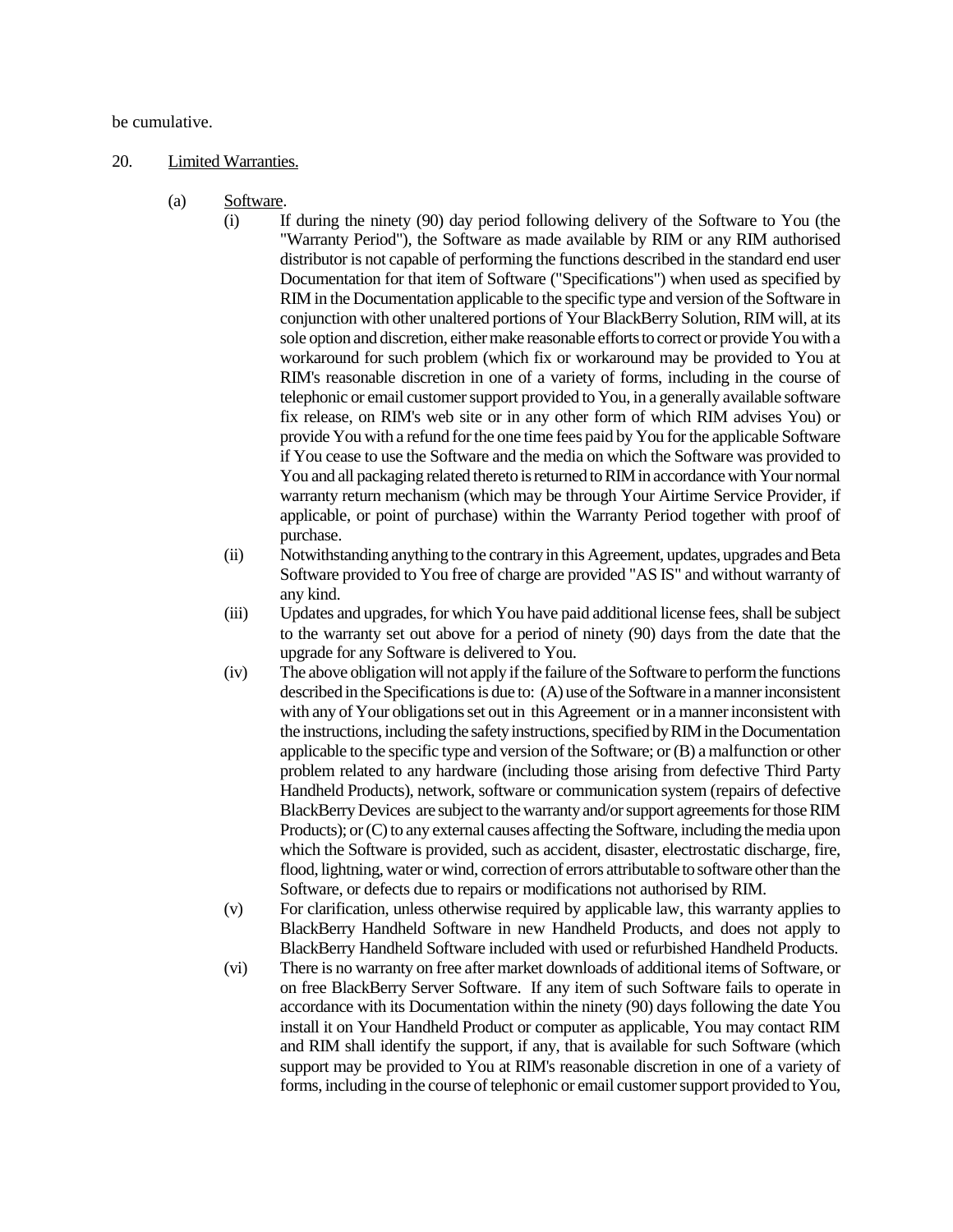in a generally available software fix or release, on RIM's website or in any other form of which RIM advises You).

- (vii) You acknowledge and agree that where such Software is designed to facilitate Your access to Third Party Items or Third Party Services, RIM MAY HAVE LIMITED OR NO CONTROL OVER THE FUNCTIONALITY OR PERFORMANCE OR NON-PERFORMANCE OF SUCH THIRD PARTY ITEMS OR THIRD PARTY SERVICES, AND MAY NOT BE ABLE TO PROVIDE A FIX OR WORKAROUND FOR A PROBLEMTHATYOUIDENTIFYWITHTHISSOFTWARE. RIM does not warrant Third Party Items or Third Party Services, and in relation to these, You must look to the provider of those items or services of that Third Party Item or Third Party Service for a warranty. Warranties vary between providers and even between jurisdictions for a particular provider. You should refer to the relevant documentation or provider terms to find out what support a provider is offering on any particular item or its services, and Your rights in relation to support and warranties.
- (viii) This Section sets out RIM's only obligations and Your sole remedies in respect of the Software and any defects, errors, problems or breach of the warranty for the Software set out herein.
- (b) Product(s). The limited warranty, if any, for the RIM Product(s) ("Limited Product Warranty") is set forth in the applicable Documentation. The Limited Product Warranty is the exclusive warranty for any RIM Product sold under the terms and conditions of this Agreement and sets out Your sole remedies in respect of the RIM Products and any breach of the Limited Product Warranty. Beta Hardware is provided "AS IS" and without warranty of any kind. The following subsections of the Section of this Agreement entitled "General" (Section 29) below are incorporated by reference into the terms of the Limited Product Warranty, amended as required to the extent necessary to apply to the Limited Product Warranty: "Waivers of Default" (Section 29(b)), "Survival" (Section 29(c)), "Severability" (Section 29(e)), "Language" (Section 29(f)) and "Entire Agreement" (Section 29(h)). By indicating Your acceptance of this Agreement as provided above, You acknowledge that You have read the Limited Product Warranty and agree to its terms. For clarity, except to the extent required by applicable law, the "Limited Product Warranty" applies only to new RIM Product(s) and only the balance of such warranty (if any) applies to any refurbished RIM Product(s).

21. Post-Warranty Support. If You wish to obtain support from RIM after the expiry of the warranty period, please contact RIM at sales@blackberry.com(or such other location listed on http://www.blackberry.com/legal/) or Your Airtime Service Provider. If You have a third party hosting the Software on Your behalf (a "Hosting Party") and You wish the Hosting Party to obtain support for the Software from RIM on Your behalf, then either You or the Hosting Party must have a support agreement in place with RIM for the specific items of Software as required for Your number of Authorised Users, and You must update RIM from time to time as to the Software hosted on Your behalf by sending an email to sales@blackberry.com (or such other location listed on http://www.blackberry.com/legal/) identifying the Software, the number of copies You have licensed, along with the SRP IDs and CALs as applicable. Support for Your BlackBerry Solution may not be available through certain Airtime Service Providers.

22. Disclaimer.

THE LAWS OF SOME JURISDICTIONS MAY NOT ALLOW THE LIMITATION OF LIABILITY OR THE EXCLUSION OF WARRANTIES, CONDITIONS, ENDORSEMENTS, GUARANTEES, ASSURANCES OR REPRESENTATIONS IN CONTRACTS WITH CONSUMERS AND TO THE EXTENT YOU ARE A CONSUMER THESE EXCLUSIONS MAY NOT APPLY TO YOU.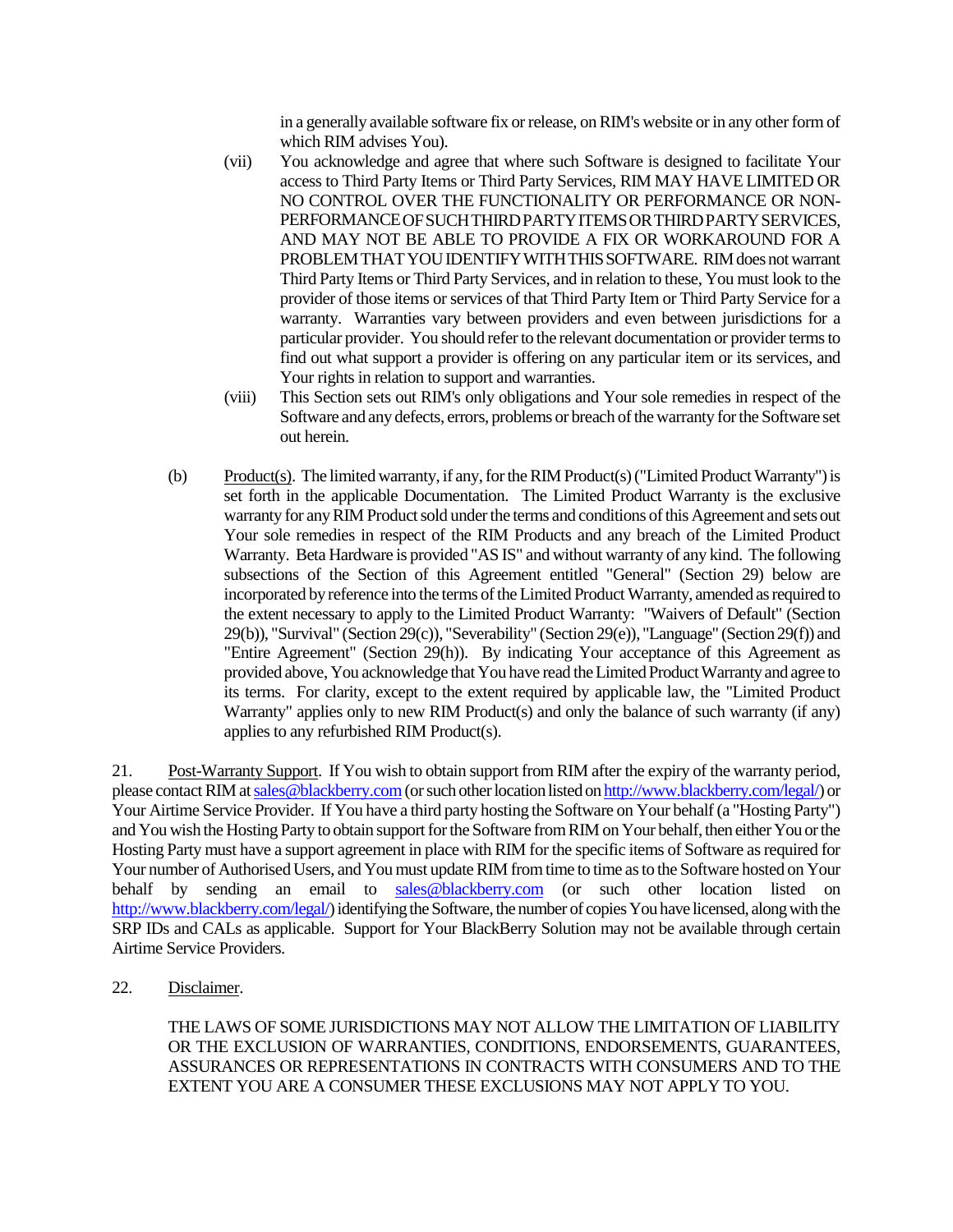- (a) General Warranties.
	- (i) TO THE MAXIMUM EXTENT PERMITTED UNDER APPLICABLE LAW, EXCEPT AS EXPRESSLY SET OUT IN THIS AGREEMENT, ALL CONDITIONS, ENDORSEMENTS, GUARANTEES, ASSURANCES, REPRESENTATIONS, OR WARRANTIES OF ANY KIND, EXPRESS OR IMPLIED, INCLUDING ANY CONDITIONS, ENDORSEMENTS, GUARANTEES, REPRESENTATIONS OR WARRANTIES OF DURABILITY, FITNESS FOR A PARTICULAR PURPOSE OR USE, MERCHANTABILITY, MERCHANTABLE QUALITY, NON-INFRINGEMENT, SATISFACTORY QUALITY, OR TITLE, OR ARISING FROM A STATUTE OR CUSTOM OR A COURSE OF DEALING OR USAGE OF TRADE, AND ALL OTHER WARRANTIES, REPRESENTATIONS, CONDITIONS, ENDORSEMENTS OR GUARANTEES OF ANY KIND, EITHER EXPRESS OR IMPLIED, ARE HEREBY DISCLAIMED AND EXCLUDED.
	- (ii) To the maximum extent permitted under applicable law, any implied warranties or conditions relating to the Software to the extent they cannot be excluded as set out above, but can be limited, are hereby limited to ninety (90) days from the date You first installed any portion of Your BlackBerry Solution on any computer.
- (b) RIM Service(s).
	- (i) EXCEPT TO THE EXTENT SPECIFICALLY PROHIBITED BY APPLICABLE LAW, EACH RIM SERVICE IS PROVIDED OR MADE ACCESSIBLE "AS IS" AND "AS AVAILABLE", WITHOUT CONDITION, ENDORSEMENT, GUARANTEE, ASSURANCE REPRESENTATION OR WARRANTY OF ANY KIND BY RIM AND, SUBJECT TO SECTION 23(b), RIM SHALL HAVE NO LIABILITY WHATSOEVER TO YOU, OR ANY THIRD PARTY CLAIMING BY OR THROUGH YOU, FOR ANY ISSUE RELATING TO ANY RIM SERVICE THAT IS NOT A PAID RIM SERVICE.
	- (ii) EXCEPT TO THE EXTENT SPECIFICALLY PROHIBITED BY APPLICABLE LAW, RIM DOES NOT WARRANT OR PROVIDE ANY OTHER SIMILAR ASSURANCE WHATSOEVER THAT UNINTERRUPTED USE OR OPERATION OF ANY RIM SERVICE, CONTINUED AVAILABILITY OF ANY RIM SERVICE, OR THAT ANY MESSAGES, CONTENT OR INFORMATION SENT BY OR TO YOU OR STORED BY OR ON BEHALF OF YOU, WILL NOT BE LOST, DELETED OR CORRUPTED OR WILL BE ACCURATE, TRANSMITTED IN UNCORRUPTED FORM OR WITHIN A REASONABLE PERIOD OF TIME.
- (c) Third Party Items and Third Party Services, Linked Sites.
	- (i) EXCEPT TO THE EXTENT SPECIFICALLY PROHIBITED BY APPLICABLE LAW, THE THIRD PARTY SERVICES AND THIRD PARTY ITEMS ARE NOT UNDER THE CONTROL OF RIM, RIM DOES NOT ENDORSE ANY PARTICULAR THIRD PARTY ITEMS OR THIRD PARTY SERVICES, AND RIM HAS NO RESPONSIBILITY WHATSOEVER FOR YOUR SELECTION, USE, ACCESS, OR IMPLEMENTATION OF THE THIRD PARTY SERVICES OR THIRD PARTY ITEMS.
	- (ii) THE FOREGOING APPLIES REGARDLESS OF: (A) HOW YOU ACQUIRE OR OBTAIN ACCESS TO THIRD PARTY ITEMS AND/OR THIRD PARTY SERVICES, I.E. WHETHER INDEPENDENT OF, OR THROUGH RIM OR YOUR AIRTIME SERVICE PROVIDER; (B) WHETHER ANY SUCH THIRD PARTY ITEMS OR THIRD PARTY SERVICES (INCLUDING AIRTIME SERVICES) ARE REQUIRED IN ORDER TO USE ALL OR ANY PORTION OF YOUR BLACKBERRY SOLUTION; OR (C) WHETHER YOU ACQUIRE OR GAIN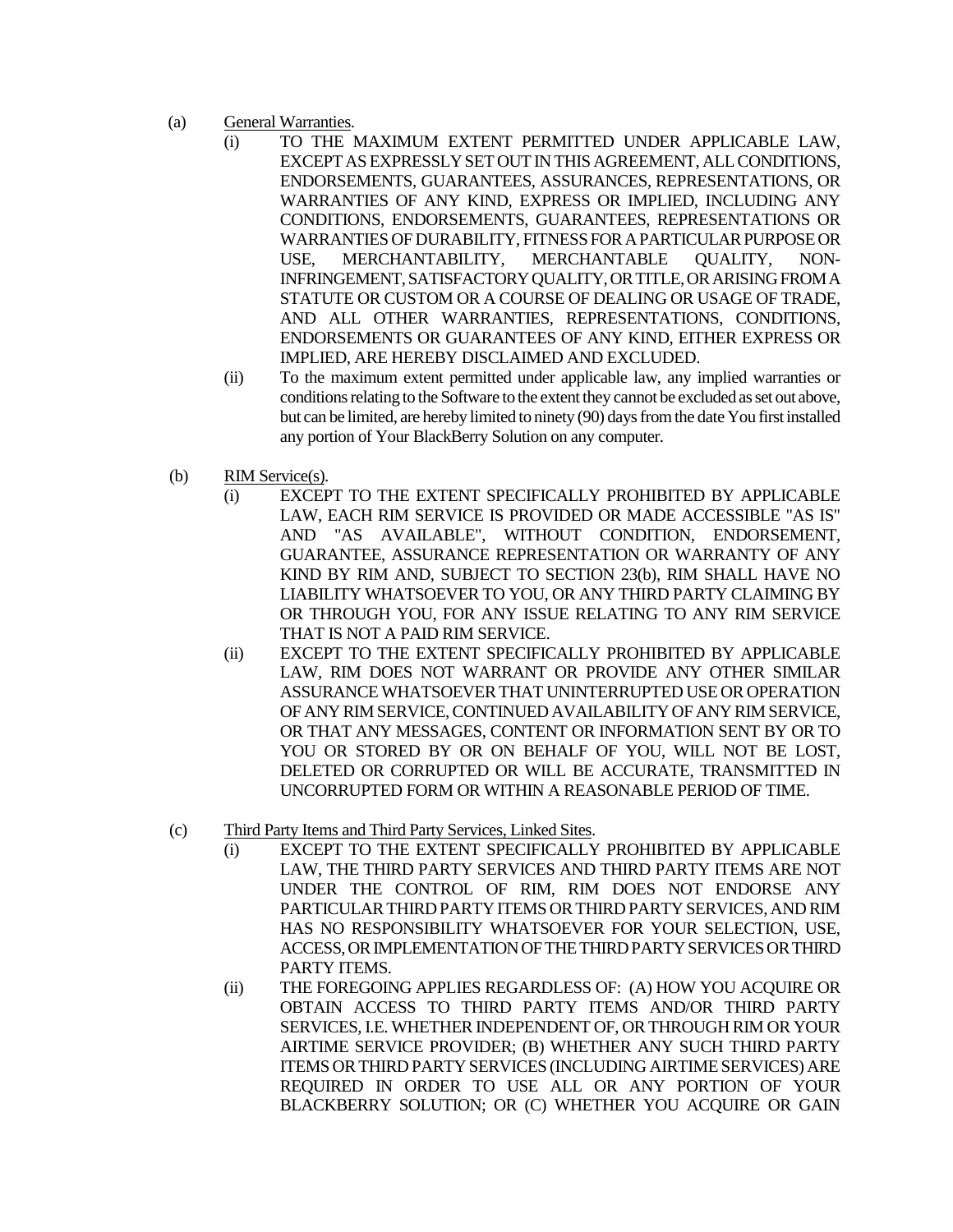ACCESS TO SUCH THIRD PARTY ITEMS AND THIRD PARTY SERVICES BY WAY OF THE HANDHELD PRODUCT, INCLUDING VIA A BROWSER OR RIME STORE SOFTWARE THAT MAY BE SUPPLIED AS PART OF THE BLACKBERRY HANDHELD SOFTWARE, VIA THE AFTER MARKET DOWNLOAD OF BLACKBERRY HANDHELD SOFTWARE THAT FACILITATES YOUR ACCESS TO SPECIFIC THIRD PARTY SERVICES AND/OR THIRD PARTY ITEMS, OR BY WAY OF LINKS TO SPECIFIC THIRD PARTY SOFTWARE OR THIRD PARTY WEBSITES AND/OR OTHER THIRD PARTY SERVICES MADE AVAILABLE TO YOU BY ICONS OR BOOKMARKS ON YOUR HANDHELD PRODUCT, OR BY ANY OTHER MEANS WHATSOEVER, INCLUDING ON OTHER WEBSITES OR THROUGH INFORMATION ACCESSED USING YOUR HANDHELD PRODUCT OR PROVIDED TO YOU BY RIM OR AN AIRTIME SERVICE PROVIDER.

- (iii) WITHOUT LIMITING THE FOREGOING, EXCEPT TO THE EXTENT SPECIFICALLY PROHIBITED BY APPLICABLE LAW, ALL THIRD PARTY ITEMS AND THIRD PARTY SERVICES ARE PROVIDED OR MADE ACCESSIBLE BY RIM, OR OTHERWISE USED BY YOU IN CONJUNCTION WITH THE BLACKBERRY SOLUTION, ON AN "AS IS" AND "AS AVAILABLE" BASIS, WITHOUT ANY CONDITION, ENDORSEMENT, GUARANTEE, ASSURANCE, REPRESENTATION OR WARRANTY OF ANY KIND, AND RIM SHALL HAVE NO LIABILITY WHATSOEVER TO YOU OR ANY THIRD PARTY CLAIMING BY OR THROUGH YOU, FOR ANY ISSUE RELATING TO THE THIRD PARTY ITEMS, OR THIRD PARTY SERVICES, INCLUDING: (A) THE ACCURACY, TRANSMISSION, TIMELINESS OR CONTINUED AVAILABILITY OF SUCH THIRD PARTY ITEMS, OR THIRD PARTY SERVICES, OR OF ANY PORTION OF THE SOFTWARE THAT IS DESIGNED SOLELY TO ENABLE SUCH ACCESS; (B) THE PERFORMANCE OR NON-PERFORMANCE OF THE THIRD PARTY ITEMS, OR THIRD PARTY SERVICES; OR (C) THE INTEROPERABILITY OF THE THIRD PARTY ITEMS, OR THE THIRD PARTY SERVICES WITH ALL OR A PORTION OF YOUR BLACKBERRY SOLUTION; OR (D) THE ACTS OR OMISSIONS OF ANY THIRD PARTY IN CONNECTION WITH THE THIRD PARTY ITEMS OR THIRD PARTY SERVICES, INCLUDING, IN RESPECT OF A THIRD PARTY'S USE OF YOUR DATA.
- (iv) WITHOUT LIMITING THE FOREGOING, EXCEPT TO THE EXTENT SPECIFICALLY PROHIBITED BY APPLICABLE LAW, YOU SPECIFICALLY AGREE THAT RIM IS NOT RESPONSIBLE OR LIABLE FOR, ANY VIRUSES, OR ANY THREATENING, DEFAMATORY, OBSCENE, TORTIOUS, OFFENSIVE OR ILLEGAL THIRD PARTY SERVICES, THIRD PARTY ITEMS OR FOR ANY THIRD ITEMS OR THIRD PARTY SERVICES OR THE TRANSMISSION THEREOF, THAT INFRINGE ANY THIRD PARTY INTELLECTUAL PROPERTY RIGHTS. YOUR RECOURSE IN THE EVENT OF ANY SUCH CLAIM WITH RESPECT TO ANY THIRD PARTY ITEMS, OR THIRD PARTY SERVICES, SHALL BE SOLELY AGAINST THE RELEVANT THIRD PARTIES.
- (d) Mission Critical Applications. YOUR BLACKBERRY SOLUTION AND ANY PART THEREOF, IS NOT SUITABLE FOR USE IN MISSION CRITICAL APPLICATIONS OR IN HAZARDOUS ENVIRONMENTS OR ENVIRONMENTS REQUIRING FAIL-SAFE CONTROLSOR PERFORMANCE, INCLUDINGOPERATION OF NUCLEAR FACILITIES, AIRCRAFT NAVIGATION OR COMMUNICATION SYSTEMS, AIR TRAFFIC CONTROL, LIFE SUPPORT,WEAPONS SYSTEMS, OR EMERGENCY LOCATOR OR OTHER EMERGENCY SERVICES. YOU REPRESENT AND WARRANT THAT YOU WILL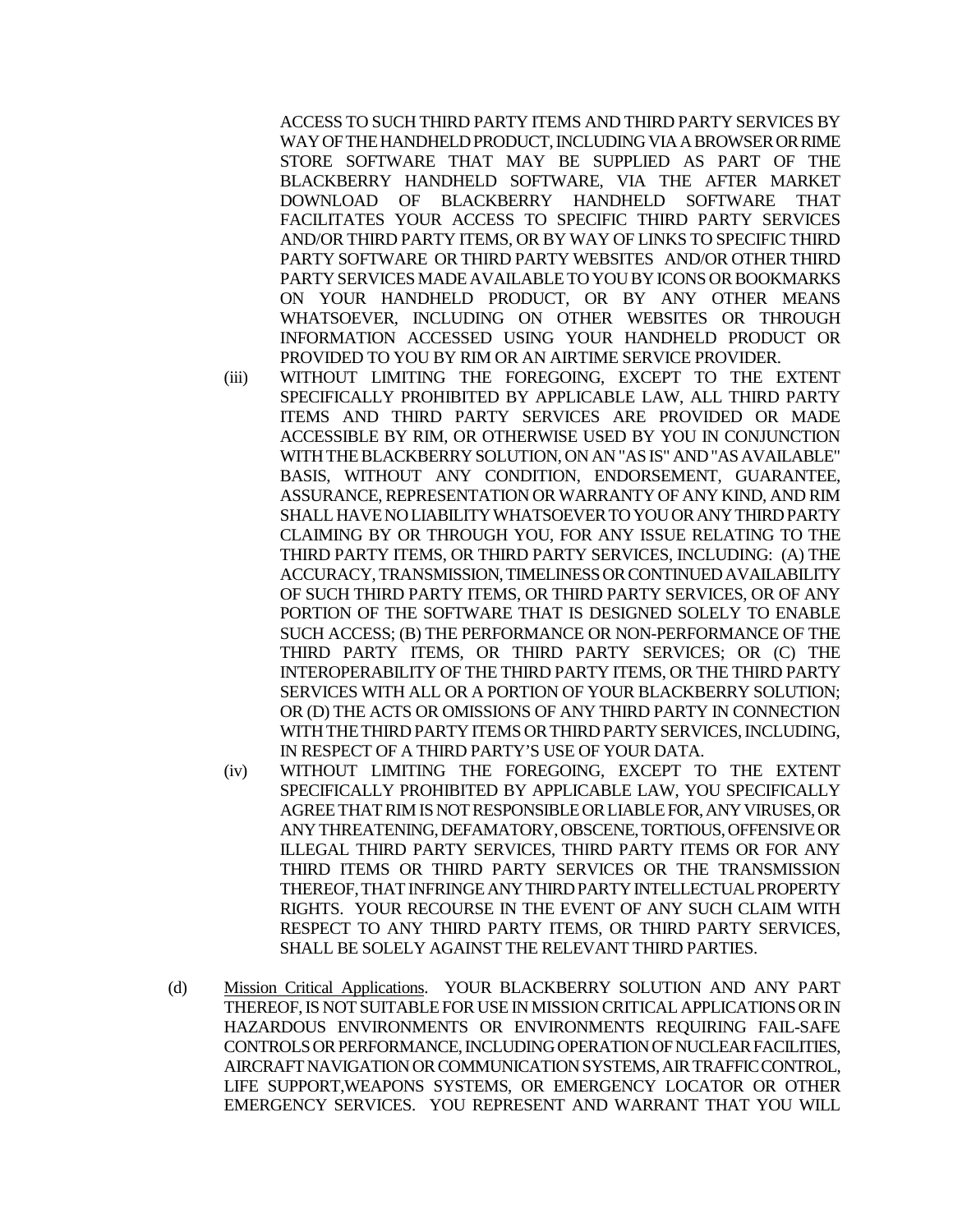MAINTAIN ADEQUATE DATA RECOVERY AND BACK-UP SYSTEMS, AND IN THE EVENT OF: (i) USE OR SERVICE INTERRUPTION; OR (ii) DIFFICULTIES OR ERRORS IN DATA TRANSMISSION; OR (iii) LOSS OR CORRUPTION OF DATA; YOU AGREE TO IMMEDIATELY: MITIGATE ANY AND ALL LOSSES AND DAMAGES AND REPORT SUCH ISSUES TO RIM. WITHOUT LIMITING THE GENERAL DISCLAIMER OF DAMAGES IN SECTION 23(a), IN NO EVENT SHALL RIM BE LIABLE FOR ANY DAMAGES RESULTING FROM YOUR USE OF YOUR BLACKBERRY SOLUTION, OR ANY PART THEREOF, FOR MISSION CRITICAL APPLICATIONS OR IN HAZARDOUS ENVIRONMENTS OR ENVIRONMENTS REQUIRING FAIL-SAFE CONTROLS OR PERFORMANCE, WHETHER OR NOT SUCH DAMAGES WERE FORESEEN OR UNFORESEEN, AND EVEN IF RIM HAS BEEN ADVISED OF THE POSSIBILITY OF SUCH DAMAGES.

- (e) Beta Products. BETA PRODUCTS MAY NOT BE AUTHORIZED FOR USE BY THE GENERAL PUBLIC OR CERTIFIED AS MEETING RULES OR STANDARDS PROMULGATED BY GOVERNMENT OR OTHER AUTHORITIES IN YOUR JURISDICTION, AND RIM MAKES NO REPRESENTATION THAT SUCH AUTHORIZATION OR CERTIFICATION WILL BE OBTAINED. ACCORDINGLY, YOU AGREE THAT THE BETA PRODUCTS ARE NOT, AND MAY NOT, BE OFFERED FOR SALE OR LEASE, OR SOLD OR LEASED, UNTIL SUCH AUTHORISATION IS OBTAINED. BETA PRODUCTS ARE NOT INTENDED FOR USE IN ANY PRODUCTIVE OR OTHER ENVIRONMENT WHERE YOU ARE RELYING ON THE PERFORMANCE OF THE BETA PRODUCTS. THE BETA PRODUCTS ARE PRE-COMMERCIAL RELEASE VERSIONS OF SOFTWARE, SERVICES AND RIM PRODUCTS AND ARE NOT INTENDED TO REPRESENT OR PERFORM IN THE SAME MANNER AS COMMERCIAL PRODUCT OR SERVICES, AND YOU SHOULD ENSURE THAT YOU REGULARLY BACK-UP ANY DATA USED WITH SUCH MATERIALS. IN ADDITION, THE BETA PRODUCTS CONTAIN FEATURES, FUNCTIONALITY OR APIS FOR SOFTWARE OR SERVICES THAT ARE NOT YET COMMERCIALLY AVAILABLE. YOU ACKNOWLEDGE THAT SUCH BETAPRODUCTS, OR ANY PORTION THEREOF, MAY NOT BE ANNOUNCED OR MADE COMMERCIALLY AVAILABLE BY RIM IN THE FUTURE, OR MAY BE MADE AVAILABLE WITH SIGNIFICANT CHANGES, AND RIM HAS NO EXPRESS OR IMPLIED OBLIGATION TO YOU TO ANNOUNCE OR MAKE ANY OF SUCH SOFTWARE OR SERVICES, BETA PRODUCTS OR ANY PORTION THEREOF AVAILABLE. YOU ACKNOWLEDGE AND AGREE THAT ALL TESTING, EVALUATION AND DEVELOPMENT YOU CONDUCT WITH RESPECTTO THE BETA PROUCTS AND RELATED SOFTWARE AND SERVICES IS DONE ENTIRELY AT YOUR OWN RISK.
- 23. Limitations of Liability.

SOME COUNTRIES DO NOT ALLOW THE LIMITATION OR EXCLUSION OF CONSEQUENTIAL, INDIRECT OR OTHER DAMAGES IN CONTRACTS WITH CONSUMERS AND TO THE EXTENT YOU ARE A CONSUMER THE LIMITATIONS OR EXCLUSIONS IN THIS SECTION MAY NOT APPLY TO YOU.

(a) TO THE MAXIMUM EXTENT PERMITTED BY APPLICABLE LAW AND SUBJECT TO THE SPECIFIC REMEDIES SET OUT IN THIS AGREEMENT, IN NO EVENT SHALL RIM BE LIABLE FOR ANY OF THE FOLLOWING TYPES OF DAMAGES: CONSEQUENTIAL, EXEMPLARY, INCIDENTAL, INDIRECT, SPECIAL, PUNITIVE, MORAL OR AGGRAVATED DAMAGES, DAMAGES FOR LOSS OF BUSINESS PROFITS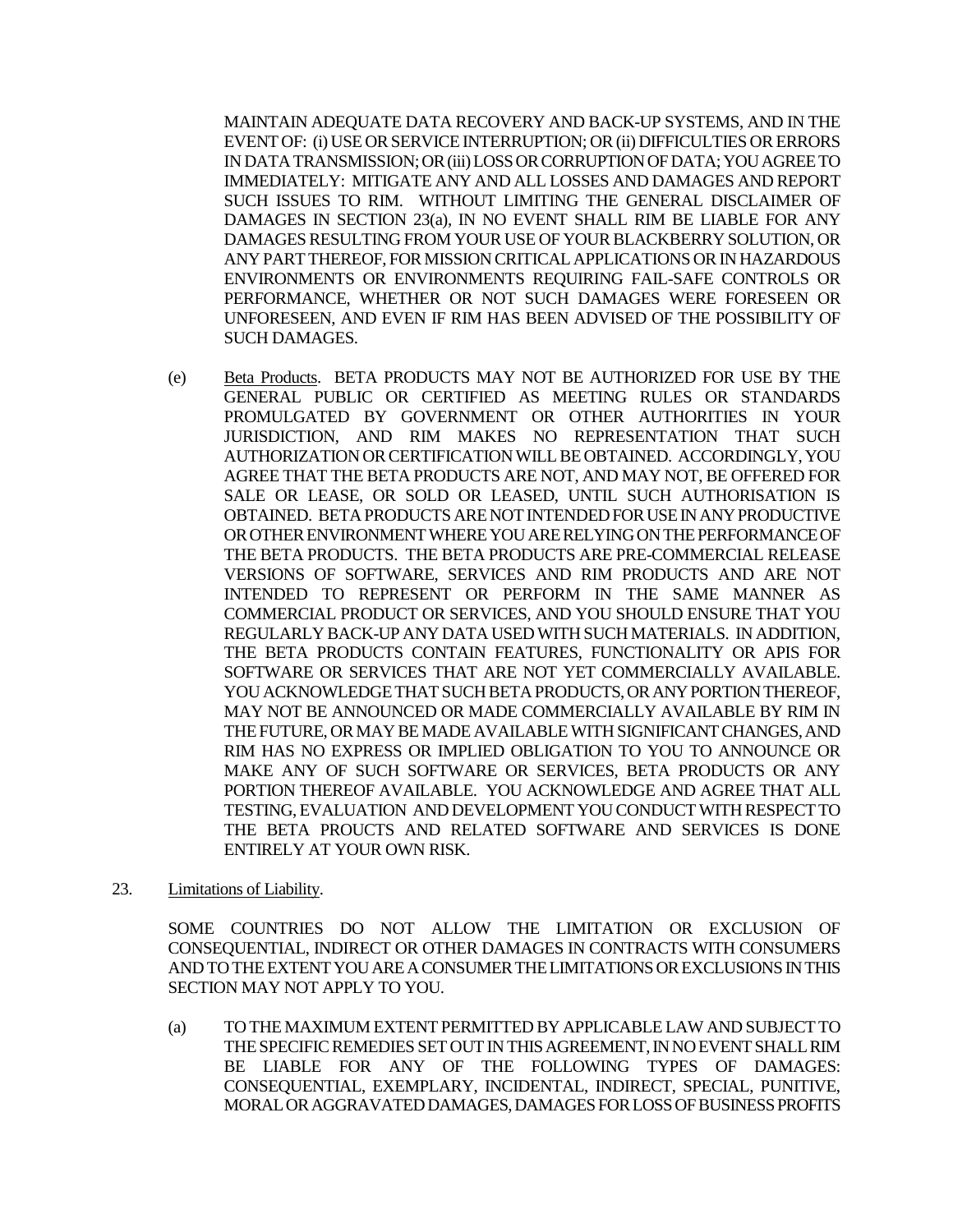OR REVENUES, FAILURE TO REALIZE ANY EXPECTED SAVINGS, BUSINESS INTERRUPTION, LOSS OF BUSINESS INFORMATION, LOSS OF BUSINESS OPPORTUNITY, OR CORRUPTION OR LOSS OF DATA OR BREACHES OF DATA SECURITY, FAILURES TO TRANSMIT OR RECEIVE ANY DATA, PROBLEMS ASSOCIATED WITH ANY APPLICATIONS USED IN CONJUNCTION WITH YOUR BLACKBERRY SOLUTION OR RESULTING FROM ANY ALTERATIONS OR ATTEMPTED ALTERATIONS TO YOUR BLACKBERRY SOLUTION,OR ANY PORTION THEREOF, BY ANYONE OTHER THAN RIM, DOWNTIME COSTS, LOSS OF THE USE OF YOUR BLACKBERRY SOLUTION OR ANY PORTION THEREOF OR OF ANY THIRD PARTY SERVICES OR THIRD PARTY ITEMS, COST OF SUBSTITUTE GOODS, COSTS OF COVER, FACILITIES OR SERVICES, COST OF CAPITAL, OR OTHER SIMILAR PECUNIARY LOSSES ARISING OUT OF OR RELATED TO THIS AGREEMENT OR YOUR BLACKBERRY SOLUTION, INCLUDING THE USE, INABILITY TO USE, THE PERFORMANCE OR NON-PERFORMANCE OF YOUR BLACKBERRY SOLUTION, WHETHER OR NOT SUCH DAMAGES WERE FORESEEN OR UNFORESEEN, AND EVEN IF RIM HAS BEEN ADVISED OF THE POSSIBILITY OF SUCH DAMAGES.

- (b) To the maximum extent permitted by applicable law, in no event shall the aggregate liability of RIM exceed the greater of: (i) the amount paid by You for the RIM Product(s) at issue; (ii) the amount paid for that portion of the Software at issue; (iii) the amount paid for the relevant period of the Paid RIM Service at issue; and (iv) five (5) United States dollars.
- (c) To the maximum extent permitted by applicable law, to the extent RIM is liable to You hereunder, RIM shall only be liable for damages incurred during the period of such failure, delay or nonperformance of Your BlackBerry Solution.
- (d) Nothing in this Section limits RIM's liability to You in the event of death or bodily injury to the extent resulting directly from RIM's negligence; provided that any damages payable by RIM shall be reduced to the extent of Your or another's contribution.
- (e) TO THE MAXIMUM EXTENT PERMITTED BY APPLICABLE LAW, EACH PARTY SHALL BE LIABLE TO THE OTHER ONLY AS EXPRESSLY PROVIDED IN THIS AGREEMENT AND SHALL HAVE NO OTHER OBLIGATION, DUTY, OR LIABILITY WHATSOEVER WHETHER IN CONTRACT, TORT, UNDER STATUTE OR OTHERWISE.
- (f) TO THE MAXIMUM EXTENT PERMITTED BY APPLICABLE LAW, THE LIMITATIONS, EXCLUSIONS, AND DISCLAIMERS IN THIS AGREEMENT SHALL: (i) APPLY IRRESPECTIVE OF THE NATURE OF THE CAUSE OF ACTION, DEMAND OR ACTION BY YOU INCLUDING, BUT NOT LIMITED TO, NEGLIGENCE, TORT, STRICT LIABILITY, STATUTE, BREACH OF CONTRACT, OR ANY OTHER LEGAL THEORY; (ii) SURVIVE A FUNDAMENTAL BREACH OR BREACHES OR THE FAILURE OF THE ESSENTIAL PURPOSE OF THIS AGREEMENT OR OF ANY REMEDY CONTAINED HEREIN; (iii) NOT APPLY TO THE INDEMNITY OBLIGATIONS SET OUT HEREIN OR MISAPPROPRIATION OR INFRINGEMENT BY EITHER PARTY OF THE OTHER PARTY'S INTELLECTUAL PROPERTY OR A BREACH OF THE SECTIONS OF THIS AGREEMENT ENTITLED: "RULES OF USE FOR BLACKBERRY SOLUTION" (SECTION 3), "SOFTWARE AND DOCUMENTATION LICENSE" (SECTION 2), "INTELLECTUAL PROPERTY" (SECTION 11), "EXPORT, IMPORT AND USE RESTRICTIONS AND U.S. GOVERNMENT LICENSES" (SECTION 12), "CONFIDENTIALITY AND NO REVERSE ENGINEERING" (SECTION 15) AND "USER DATA" (SECTION 25), AND (iv) APPLY IN THE AGGREGATE, TO RIM OR THE RIM GROUP OF COMPANIES, THEIR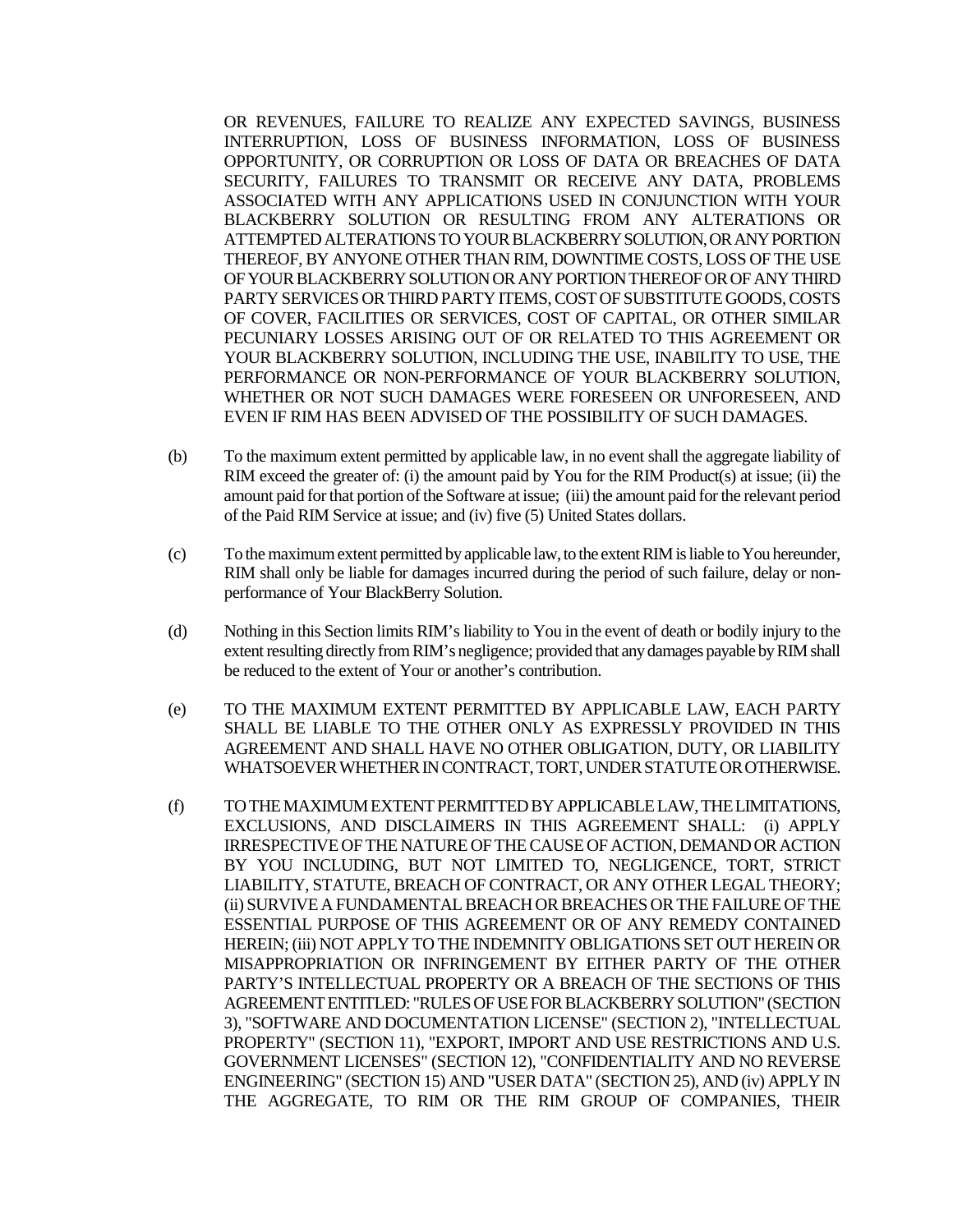SUCCESSORS, ASSIGNS, AND AUTHORISED RIM DISTRIBUTORS (INCLUDING AIRTIME SERVICE PROVIDERS ACTING AS AUTHORISED RIM DISTRIBUTORS OF THE SOFTWARE).

- (g) IN NO EVENT SHALL ANY OFFICER, DIRECTOR, EMPLOYEE, AGENT, DISTRIBUTOR, SUPPLIER (OTHER THAN AN OFFERING VENDOR), SERVICE PROVIDER, INDEPENDENT CONTRACTOR, OR ANY AIRTIME SERVICE PROVIDER (EXCEPT AS SET OUT ABOVE) OF ANY OF THE RIM GROUP OF COMPANIES HAVE ANY LIABILITY ARISING FROM OR RELATED TO THIS AGREEMENT.
- (h) YOU ACKNOWLEDGE AND AGREE THAT THE DISCLAIMERS, EXCLUSIONS AND LIMITATIONS SET FORTH IN THIS AGREEMENT CONSTITUTE AN ESSENTIAL ELEMENT OF THE AGREEMENT BETWEEN THE PARTIES AND THAT IN THE ABSENCE OF SUCH DISCLAIMERS, EXCLUSIONS AND LIMITATIONS: (i) THE FEES AND OTHER TERMS IN THIS AGREEMENT WOULD BE SUBSTANTIALLY DIFFERENT; AND (ii) RIM'S ABILITY TO OFFER AND YOUR ABILITY TO LICENSE SOFTWARE AND RIM SERVICES UNDER THIS AGREEMENT AND/OR RIM'S ABILITY TO MAKE THIRD PARTY ITEMS AND THIRD PARTY SERVICES ACCESSIBLE THROUGH YOUR BLACKBERRY SOLUTION WOULD BE IMPACTED.

NOTHING IN THIS AGREEMENT IS INTENDED TO SUPERSEDE ANY EXPRESS WRITTEN AGREEMENTS OR WARRANTIES PROVIDED BY RIM FOR PORTIONS OF YOUR BLACKBERRY SOLUTION OTHER THAN THE SOFTWARE AND RIM SERVICES.

## 24. Consent to Collection, Use, Processing, Transfer, Storage and Disclosure (collectively, "Process" or "Processing") of Information.

Personal information that is Processed by RIM Group of Companies and its service providers will be treated in accordance with RIM's Privacy Policy (which is hereby incorporated by reference into this Agreement and can be viewed at www.blackberry.com/legal or obtained by emailing legalinfo@rim.com). Where applicable, the data controller in respect of Your personal data is the RIM entity with whom You have entered into this Agreement; provided that, in respect of Your personal data collected in relation to the distribution of Offerings through a RIME Store, the data controller is the applicable RIME entity with whom You have entered into an agreement governing such distribution.

- (a) Personal Information. Your installation and/or use of Your BlackBerry Solution (or any portion thereof), the RIM Services or associated Airtime Services may result in the Processing of personal information as defined under applicable law about You and Your Authorised Users (collectively, "Users") by RIM Group of Companies and its service providers, Your Airtime Service Providers, and third parties with products or services used with Your BlackBerry Solution. Depending on the services used, personal information may include information such as name, email address, telephone number, BlackBerry ID, account credentials and settings, Handheld Product information (for example, Handheld Product PIN or other device identifiers), Handheld Product location information (as described below), Airtime Service Provider information, and information about the use of Your BlackBerry Solution functionality and the RIM Services or software and hardware utilized in conjunction with Your BlackBerry Solution). You consent that the RIM Group of Companies may collect such personal information from You directly, or obtain it from Airtime Service Providers or third parties with products or services used with Your BlackBerry Solution.
- (b) Purposes. Consistent with RIM's Privacy Policy, personal information may be Processed by RIM Group of Companies and their service providers for purposes related to (i) understanding and meeting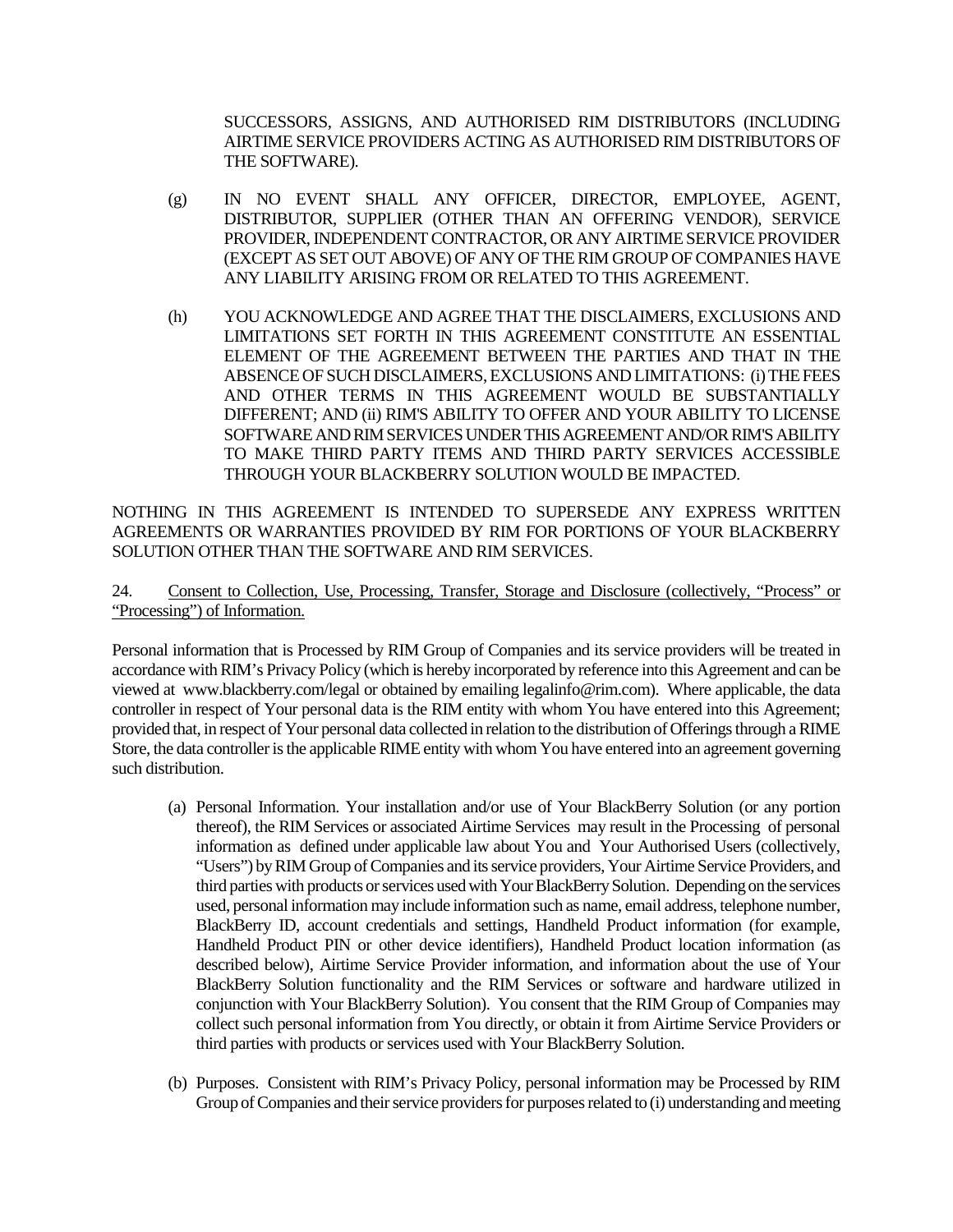Your needs and preferences and to provide You with Your BlackBerry Solution; (ii) developing new and enhancing existing products and services, including to communicate with You about them; (iii) managing and developing the RIM Group of Companies' business and operations; and (iv) meeting legal and regulatory requirements. Furthermore, RIM may make available to or send to Users upgrades or updates, or notices of upgrades or updates, of the Software, or other RIM products and services, Third Party Software, Third Party Content or Third Party Services and related products or services.

- (c) "Cloud-based" Services. If You register with or use "cloud based" messaging or services, or use remote access, storage or back-up functionality provided by RIM Group of Companies or their service providers, information You enter, provide to, or integrate with such services (for example, display names and pictures, status messages, contact list or groups information, calendar, or other on-device information like tasks and media files) may be Processed by RIM Group of Companies to facilitate the services offered in accordance with Your agreement(s) with RIM, and You represent and warrant that You have all necessary consents to provide such data to RIM. If BlackBerry RIME Store and the My World or any similar service is used, then the RIM Group of Companies may Process information about which Software, RIM Services, Third Party Items and/or Third Party Services are downloaded and used upon Your Handheld Product.
- (d) Social Functionality. Certain RIM Services or features of Software may include "social" functionality that allows You to make Yourself discoverable and connect with other individuals, and to improve or enhance Your experience with RIM Services or Software, or Third Party Software or Third Party Services that are integrated with the social functionality made available by RIM. If You use such functionality, You agree that Your availability to interact or connect with others may be indicated to others, and your profile, display names, display pictures, status messages, membership status, and other identifiers or informationmay be viewed and commented on by such individuals. For example, if You use a RIM Service or Third Party Service that is integrated with RIM's "BlackBerry Messenger Social Platform", You agree that: (i) Your BlackBerry Messenger contacts may see whether You are using such RIM Service or Third Party Service, (ii) Your BlackBerry Messenger contacts may see Your profile and the software and Content (such as games, music or other media files, depending on the RIM Service or Third Party Software) that You have downloaded, are consuming, or that is available for sharing as part of Your use of the RIM Service or Third Party Service, as well as comments You or others make about them, (iii) that when You submit comments about Your contacts or the software or Content they have downloaded or are consuming as part of their use of the RIM Service or Third Party Service , information about You (such as Your comments, user profile name, and display picture) may be displayed to other contacts of that individual, and (iv) the RIM Service or Third Party Service may include automated functionality that performs analysis to develop recommendations based on Your preferences and utilization of the RIM Service or Software. Please check the applicable settings options for the applicableRIM Services or Software for available options adjust availability or privacy settings for such RIM Services or Software.
- (e) Integration with Third Party Services. If You choose to integrate or link Your BlackBerry Solution with Third Party Services (for example, third party email services, or services which facilitate Your use of Your Handheld Product(s) to access and use social networking or other services offered by third parties), You authorize RIM to use Your credentials to access the Third Party Services on Your behalf and Process Your personal information relating to such Third Party Services in order to facilitate Your access to such Third Party Services for Your personal and/or domestic purposes. The information Processed may include: (i) Your user ID, password, authentification tokens or other credentials for each such third party email service or other account(s) You integrate with Your BlackBerry Solution; (ii) Your Software account profile information (for example, BlackBerry ID, Your display picture, display name, personal message, availability status, country, time zone, unique device identifiers, etc.);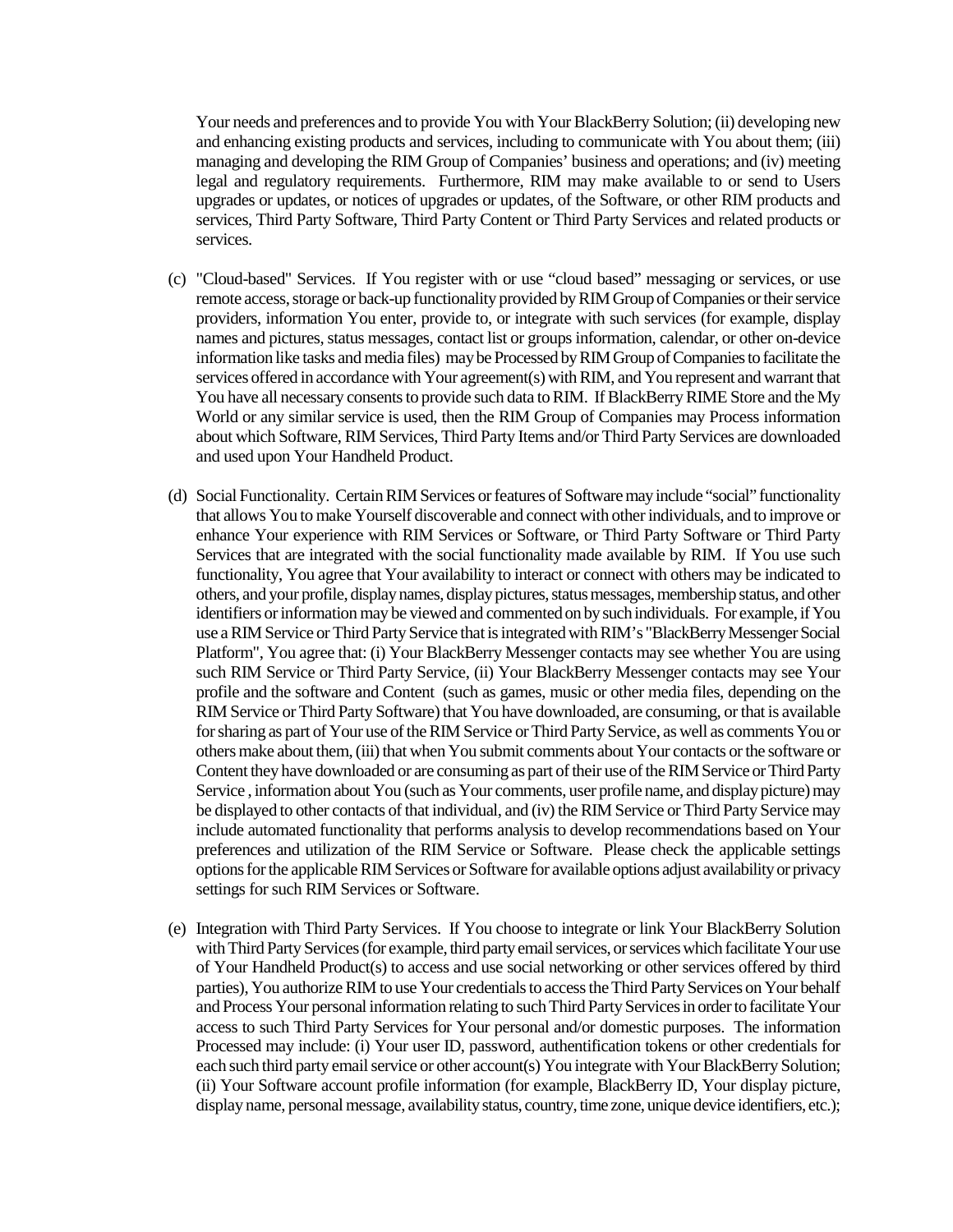(iii) on-device contacts information**,**(iv) an indication of which third party applications or services You have connected to Your Software account; and (v) session data resulting from Your use of the third party applications or services You have connected to Your Software account (for example, high scores You have achieved in a connected third party game or application for display in Your Software account profile box, instant messaging data resulting from instant messaging chats You have undertaken within a connected third party application or service and which have been facilitated by the Software instant messaging functionality, etc.). You also authorize RIM to disclose such information to the applicable Third Party Service providers for activation, billing, provision, maintenance and deactivation purposes. If You use Third Party Services and Third Party Software on or in connection with Your BlackBerry Handheld Product, third parties may be able to read, access, export and otherwise Process data (including personal information) stored on Your BlackBerry Handheld Product. Such third party services that are accessed are not under RIM's control.If Your personal information is disclosed to Your Airtime Service Provider, or third parties with products or services used with Your BlackBerry Solution, Your use is subject to applicable agreement(s) and privacy policies of such third parties, and You should review such terms before using Third Party Services and Third Party Software. You should review the options or help menu of Your Handheld Product in order to learn more about, and where applicable, adjust permissions granted and available controls upon such Third Party Services and Third Party Software.

- (f) Cookies and Similar Technologies. RIM Group of Companies may use "cookies" (small pieces of data stored on your computer or Handheld Device) or similar tools using anonymized information to enable You to sign in to certain services to protect both You and RIM, help make RIM Services easier to use or tailor Your experience, or for analytics to help us understand how users engage with our RIM Services and the BlackBerry Solution and to improve their features. Please check the settings in Your Handheld Product browser regarding how to remove or block browser cookies.
- (g) Support and Quality Assurance. If You contact RIM for support or repair of Your Handheld Product, or send diagnostics or other technical information to RIM through email or logging tools provided by RIM for such purposes, You agree that RIM Group of Companies may collect technical information like Handheld Product PIN number, hardware ID and model number, memory status, operating system and environment information, battery status, Wi-Fi, radio or wireless strength and connections, list of installed applications, program or application usage information, data regarding processes running and device configuration, system events, and other information regarding the condition of your BlackBerry product that may be helpful for the diagnostics purposes. Such information will be used for the purposes of troubleshooting, customer support, software updates, and improvement of RIM products and services in accordance with RIM's Privacy Policy. If analysis indicates that a third-party product is involved, RIM may send certain diagnostic or technical information to the third party vendor of the product as part of the troubleshooting process. You acknowledge and agree that calls with RIM and its service providers may be recorded for training, quality assurance, customer service and reference purposes.
- (h) Location Data. RIM Group of Companies may provide certain features or services that rely upon location information using GPS or similar satellite services (where available) or crowd-sourced Wi-Fi access points and cell tower locations. For example, where available certain features of the Software or BlackBerry Solution may allow You to share Your location with your contact(s), or to locate, send a message to, play a sound on, or remotely lock or wipe Your Handheld Product (subject to Airtime Service Provider coverage, the condition of Your Handheld Product, and system resources at the time of the request). Other BlackBerry Solution features or products may also collect anonymized route and directional information (e.g. BlackBerry Traffic) or location search queries to facilitate or improve RIM Services that You utilize. To provide such features or services, Handheld Product location information (including GPS information, carrier ID, tower ID, Basic Service Set Identifier ("BSSID")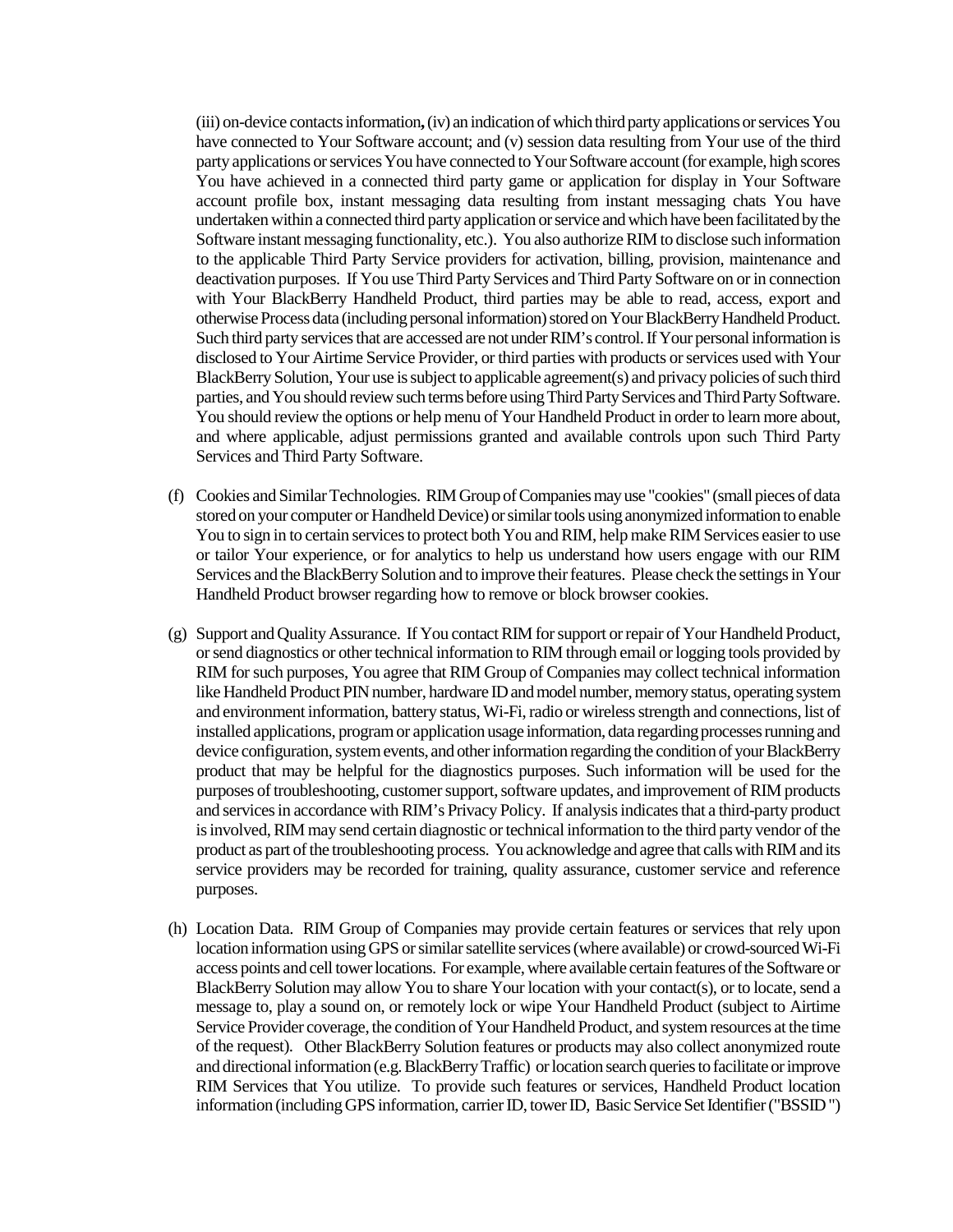of Wi-Fi access points, and signal strength of visible Wi-Fi access points or cell towers) may be communicated to RIM Group of Companies when You use Your Handheld Product or enable data services and location-based functionality. RIM Group of Companies do not retain such information in a form that personally identifies a user, and may use such information to provide You with and improve location-based services provided by or on behalf of RIM Group of Companies or those provided by Third Party Services used with Your BlackBerry Solution. RIM Group of Companies may also use such information to create data which has been aggregated or made anonymous to provide information based and location-sensitive advertising. Please review the options or help menu of BlackBerry Handheld Software regarding how to choose to turn off or adjust on-device location features, or to uninstall from Your Handheld Product applications that may use location information. When using Third Party Services that use or provide location data, You are subject to and should review such third party's terms and privacy policy on use of location data by such Third Party Services, and You should give due consideration before agreeing to have Your location information disclosed to other persons.

(i) International Transfers. You consent and agree that to provide the BlackBerry Solution and the RIM Services (including "cloud based" and remote access, storage or back-up functionality), RIM Group of Companies may Process data, which may in some cases include personal information and the content of communications, on servers operated by or on behalf of RIM Group of Companies inside or outside the jurisdiction in which Users are situated, including, in Canada, the United States, the United Kingdom, Singapore or other countries where there are facilities operated by or on behalf of RIM Group of Companies. If Users are residents of the European Economic Area or any jurisdiction for which consent is required to transfer personal information outside of that jurisdiction or region, You consent to such Processingand warrant that You have obtained all consents necessary under applicable law from Your Users to do so.

25. User Data. In addition to any disclosures authorized by Section 24, You and Your Authorised Users consent and agree that the RIM Group of Companies may access, preserve, and disclose Your or Your Authorised Users' data, including personal information, contents of your communication or information about the use of Your BlackBerry Solution functionality and the services or software and hardware utilized in conjunction with Your BlackBerry Solution where available to RIM ("User Data"), to third parties, including foreign or domestic government entities, without providing notice to You or Your Authorized Users under the laws of countries where the RIM Group of Companies and its service providers, other partners and affiliates are located in order to: (i) comply with legal process or enforceable governmental request, or as otherwise required by law; (ii) cooperate with third parties in investigating acts in violation of this Agreement; or (iii) cooperate with system administrators at Internet service providers, networks or computing facilities in order to enforce this Agreement. You warrant that You have obtained all consents necessary under applicable law from Your Authorised Users to disclose User Data to the RIM Group of Companies and for the RIM Group of Companies to collect, use, process, transmit, and/or disclose such User Data as described above.

26. Assignment and Delegation. RIM may assign this Agreement without notice to You. You shall not assign this Agreement in whole or in part without the prior written consent of RIM (such consent may be withheld or conditioned at RIM's discretion) and any assignment without RIM's prior written consent shall be null and void and of no effect. RIM may perform all obligations to be performed under this Agreement directly or may have some or all obligations performed by its contractor or subcontractors.

27. Notices. Except as otherwise provided in this Agreement, all notices or other communications hereunder shall be deemed to have been duly given when made in writing and delivered in person, by courier or deposited in the mail, postage prepaid, registered mail or its equivalent, return receipt requested, and addressed to You at the billing address supplied to RIM by You, and addressed to Research In Motion UK Limited, 200 Bath Road, Slough, Berkshire, United Kingdom SL1 3XE, Attention: Managing Director; in the case of RIME at the address listed at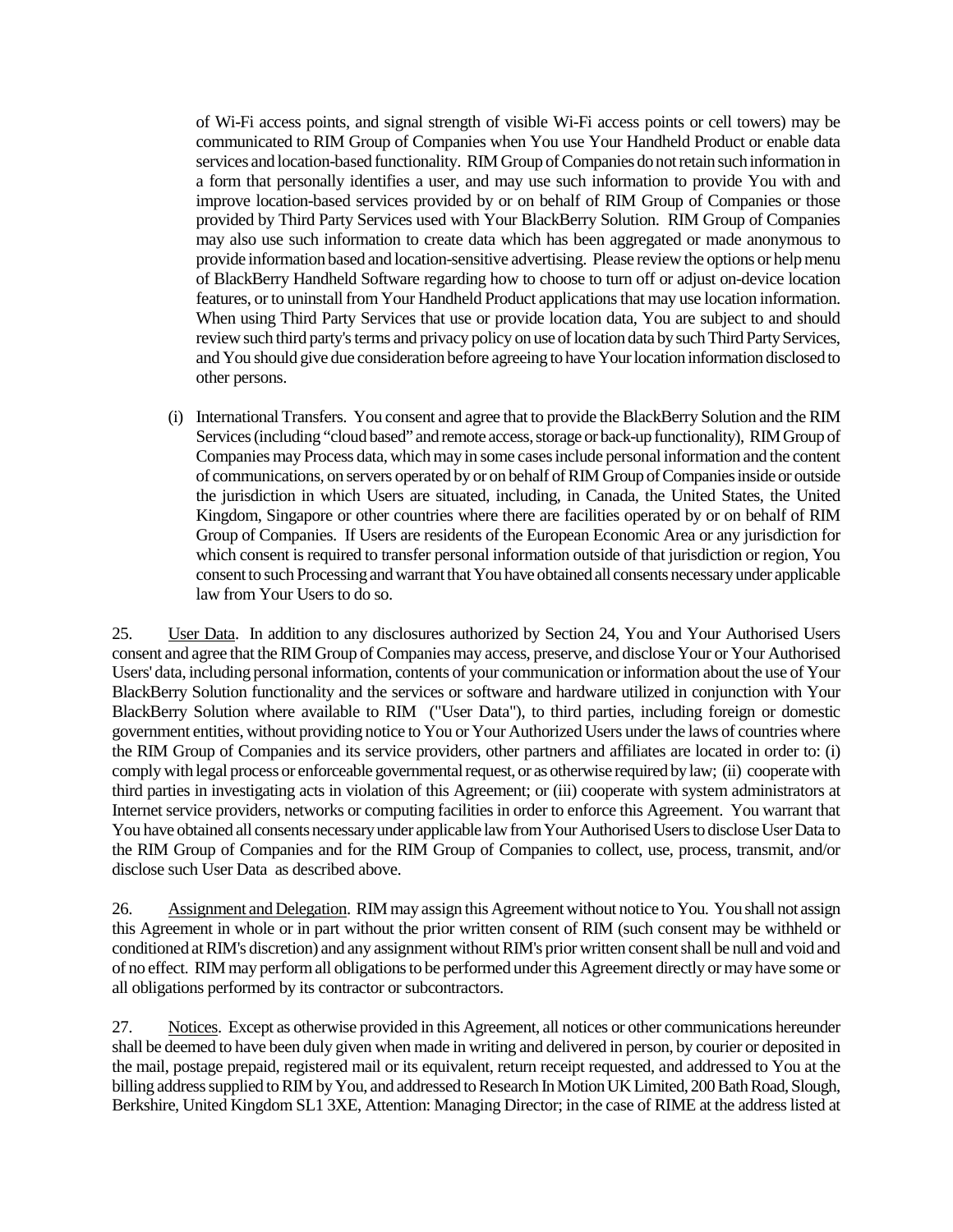http://www.blackberry.com/legal/rime; and in each case with a copy (which will not constitute notice) to RIM's Chief Legal Officer at 295 Philip Street, Waterloo, Ontario, Canada N2L 3W8. In addition to the foregoing, RIM may, at its option, give You any notice under this Agreement electronically. Electronic notice to You shall be deemed to have been duly given when transmitted to an email address furnished by You to RIM and if You have provided RIM with no such address, notice may be duly given when prominently posted on http://www.blackberry.com/legal/.

28. Force Majeure. Notwithstanding any other provision of this Agreement, neither Party shall be deemed in default of this Agreement for failure to fulfil its obligations when due to causes beyond its reasonable control. This provision shall not be construed as excusing non-performance of any obligation by either Party to make payment to the other Party under this Agreement.

## 29. General.

- (a) Third Party Beneficiaries. RIM's affiliates and RIM and its affiliates' directors, officers and employees thereof are intended third party beneficiaries for the purpose of the Sections of this Agreement entitled, "Safety Info Related to Use of Technologies" (Section 8(b)), "Indemnity/Liability" (Section 19), "Limitation of Liability" (Section 23) and "Disclaimer" (Section 22) as if each was a party to this Agreement, in accordance with this Section and the provisions of the Contract (Rights of ThirdParties) Act 1999 of England (the "Third Parties Act"). The Content suppliers for RIM Services are third party beneficiaries of the protections and restrictions on use of their Content set out in "Rules of Use of BlackBerry Solution" (Section 3) and "Intellectual Property" (Section 11) as if each was a party to this Agreement, in accordance with this Section and the provisions of the Third Parties Act. Except as otherwise specifically stated in this Agreement or the Third Parties Act, any person who is not a Party to this Agreement has no rights under this Agreement or the Third Parties Act.
- (b) Waivers of Default. No Party is to be deemed to have waived or forfeited any right under this Agreement, whether on the basis of failure, delay or any other legal or equitable doctrine, unless such waiver is made in writing signed by an authorised signatory of the Party against whom the waiver is sought to be enforced. Waiver of any provision, or any breach of any provision, of this Agreement in one instance shall not constitute a waiver as to any other instance.
- (c) Survival. The terms, conditions and warranties contained in this Agreement that by their sense and context are intended to survive the performance hereof shall so survive the completion of performance, cancellation or termination of this Agreement, including, the indemnity sections.
- (d) Governing Law and Dispute Resolution. This Agreement is to be governed by and construed under the laws of England and Wales, excluding any body of law governing conflicts of law. The Parties agree that the United Nations Convention on Contracts for the International Sale of Goods is hereby excluded in its entirety from application to this Agreement. Any disagreement or dispute arising out of or relating to this Agreement, or the breach thereof, which the Parties are unable to resolve after good faith negotiations, shall be submitted first to the upper management level of the Parties. The Parties, through their upper management level representatives, which if You are an individual, is You, shall meet within thirty (30) days of the dispute being referred to them and if the Parties are unable to resolve such disagreement or dispute within thirty (30) days of meeting, except to the extent specifically prohibited by applicable law in Your jurisdiction, such disagreement or dispute shall be settled by final and binding arbitration to be conducted in London, England in accordance with the Rules of Arbitration of the International Chamber of Commerce ("ICC Rules") and shall be heard by one arbitrator appointed in accordance with the said ICC Rules and to be mutually agreed to by the Parties within thirty (30) days of the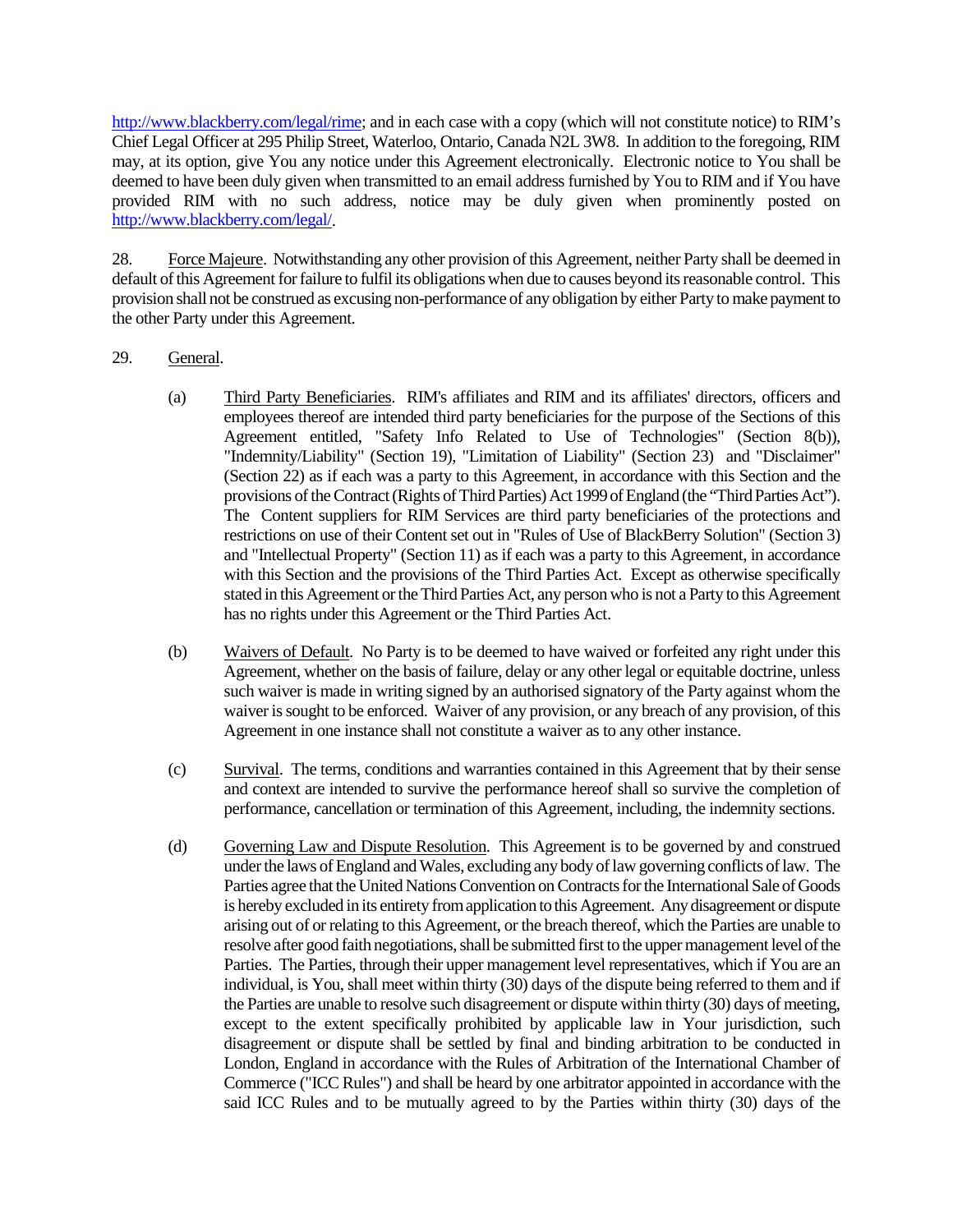appointment of the arbitrator, failing which the arbitrator shall be nominated by the President of the British Computer Society (or by a person duly appointed by the President to act on his or her behalf) on the application of either Party for the time being in force, which rules are deemed to be incorporated by reference in this clause. If the provisions of the foregoing are prohibited by law in Your jurisdiction, the arbitration shall be: (i) held in Your jurisdiction; (ii) settled by arbitration in accordance with the ICC Rules; and (iii) heard by one arbitrator appointed in accordance with the ICC Rules and to be mutually agreed to by the Parties within thirty (30) days of the appointment of the arbitrator, failing which a neutral third party shall appoint the arbitrator. Each Party shall bear one half of the costs associated with the arbitration proceedings. No dispute between the Parties, or involving any person but You, may be joined or combined together, without the prior written consent of RIM. Judgment upon the award rendered by the arbitrator may be entered in any court having jurisdiction thereof. Notwithstanding the foregoing, RIM has the right to institute legal or equitable proceedings, including proceedings seeking injunctive relief, in a court of law for claims or disputes regarding: (i) amounts owed by You to RIM in connection with Your acquisition of Your BlackBerry Solution or any portion thereof, if applicable; and (ii) Your violation or threatened violation of the Sections of this Agreement entitled "Rules of Use forYour BlackBerry Solution" (Section 3), "Software and Documentation License" (Section 2), "Intellectual Property" (Section 11), "Export, Import and Use Restrictions and U.S. Government Licenses" (Section 12), "Security" (Section 13), "Confidentiality and No Reverse Engineering" (Section 15), and "Effect of Termination" (Section 18). You irrevocably waive any objection on the grounds of venue, forum non-conveniens or any similar grounds and irrevocably consent to service of process by mail or in any other manner permitted by applicable law and irrevocably consent and attorn to the jurisdiction of the courts located in England for any such claims arising from or related to this Agreement. The Parties specifically agree that, in the event that there is a dispute under this Agreement and such dispute is to be resolved in a court of law, such dispute shall not be resolved by jury trial. The Parties hereby waive all rights to a trial by jury in any matter related to or arising from this Agreement.

- (e) Severability. To the extent any section, clause, provision or sentence or part thereof ("Part") of this Agreement is determined to be illegal, invalid or unenforceable by a competent authority in any jurisdiction, then such determination of that Part will not affect: (i) the legality, validity or enforceability of the remaining Parts of this Agreement; or (ii) the legality, validity or enforceability of that Part in any other jurisdiction, and that Part will be limited if possible and only thereafter severed, if necessary, to the extent required to render the Agreement valid and enforceable.
- (f) Language. If this Agreement is translated into a language other than English, the English version will prevail to the extent that there is any conflict or discrepancy in meaning between the English version and any translation thereof. Unless, and only to the extent, prohibited by law in Your jurisdiction, any and all disagreements, disputes, mediation, arbitration or litigation relating to this Agreement shall be conducted in the English language, including any correspondence, discovery, submissions, filings, pleadings, oral pleadings, arguments, oral arguments and orders or judgments.
- (g) Inconsistency. If there is any inconsistency between this Agreement and any software license or end user agreement (other than this Agreement) provided in the packaging or accompanying materials of any portion of Your BlackBerry Solution, the provisions of this Agreement shall apply to the extent of the inconsistency. If there is any inconsistency between this Agreement and any software license or end user agreement provided in connection with any upgrades or updates to the Software, the provisions of such other license or end user agreements shall apply to the extent of the inconsistency. In the event of any inconsistency between any documentation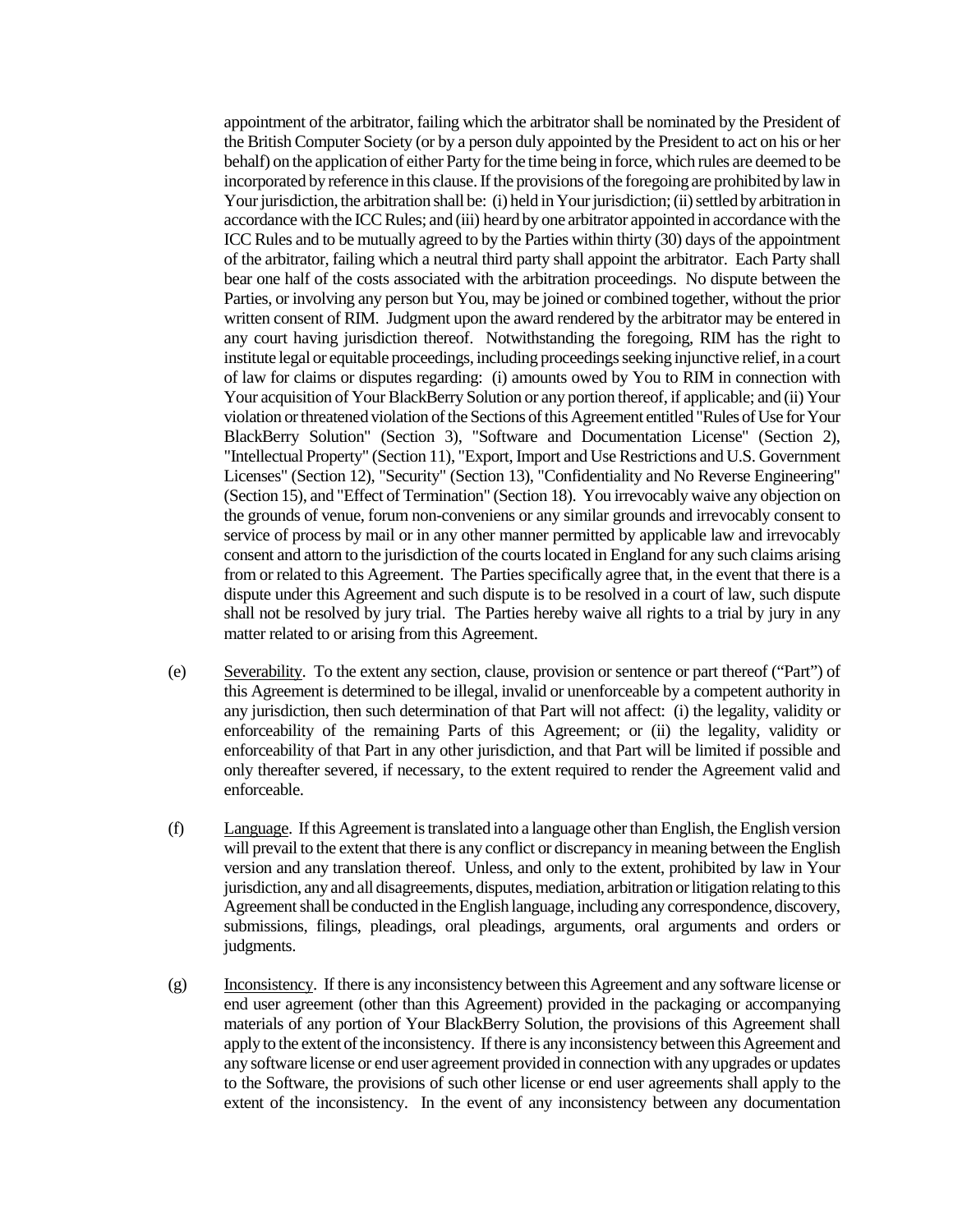provided in the packaging of any portion of Your BlackBerry Solution and the Documentation for the appropriate RIM Product or item of Software, the provisions of the Documentation shall apply to the extent of the inconsistency.

- (h) Entire Agreement. This Agreement (which for the purposes of any Addenda hereto, shall in relation to the subject matter of that Addenda, include the terms of the Addenda), constitute(s) the entire agreement between the Parties with respect to the subject matter hereof and there are no provisions, understandings, communications, representations, warranties, undertakings, collateral agreements or agreements between the Parties relating to the Software other than as set out in this Agreement. Notwithstanding the foregoing, other agreements between the Parties may govern the use of other portions of Your BlackBerry Solution. This Agreement supersedes any prior or contemporaneous provisions, understandings, communications, representations, warranties, undertakings, collateral agreements and agreements between the Parties, whether oral or written, with respect to the subject matter hereof, and You acknowledge that You have not relied on any of the foregoing in agreeing to enter into this Agreement. This Agreement may be amended at any time upon mutual agreement by the Parties. Except to the extent that RIM is expressly precluded by applicable law, RIM further reserves the right to, within its sole discretion, make changes to this Agreement on a prospective basis, including to reflect changes in or required by law (including, changes to ensure the enforceability of this Agreement) or changes in business practices, by providing You with reasonable notice of the change either electronically (as contemplated by the Notice provision above) or by posting notice of the change at http://www.blackberry.com/legal and You should regularly review that site for changes. If You continue to use the Software and/or the RIM Service more than sixty (60) days after notice of the change has been given, then You shall be deemed to have accepted those changes. If You have a concern about the change(s) please contact legalinfo@rim.com within sixty (60) days after notice of the change(s) has been given to inquire as to Your options.
- (i) Compliance With Laws. You will, at Your expense, obtain and maintain all licenses, registrations and approvals required by the government authorities or applicable law in Your jurisdiction for the execution and performance of this Agreement or any related license agreements. In particular and for the avoidance of doubt, You will comply with all applicable laws and regulations in the installation and use of Your BlackBerry Solution, including obtaining any necessary license, registration and approval from competent government authorities for the importation and use of any Software that contains commercial encryption or other security function required by applicable law. You will provide RIM with the assurances and official documents that RIM periodically may request to verify Your compliance with this obligation. Without limiting the foregoing, as certain RIM Services and Third Party Services may be accessed globally, if You choose to access RIM Services or Third Party Services from locations other than the countries for which RIM or the applicable third party indicates those RIM Services or Third Party Services are made available, You do so on Your own initiative and You are responsible for compliance with all relevant laws and regulations, including those relating to the export, import, use, transmission and/or communication of the applicable RIM Service, or Third Party Service, and associated Content , Third Party Items or Software. Further, RIM makes no representation that all Software and Third Party Items associated with or made available through a RIM Service(s) (e.g. through a RIME Store and/or purchased using the BlackBerry Payment Service) are appropriate or available for use in all locations, You agree that neither You nor Your Authorized Users shall download or otherwise access Software or Third Party Items, or attempt to do so,from locations where doing so is illegal. Without limiting the foregoing, If applicable law prohibits You or an Authorized User from using video calling features such as video chat or MVS functionality of BlackBerry Handheld Software, including because peer-to-peer, video or Internet-based functionality is not permitted in Your jurisdiction, because You or an Authorized User are under a prescribed age